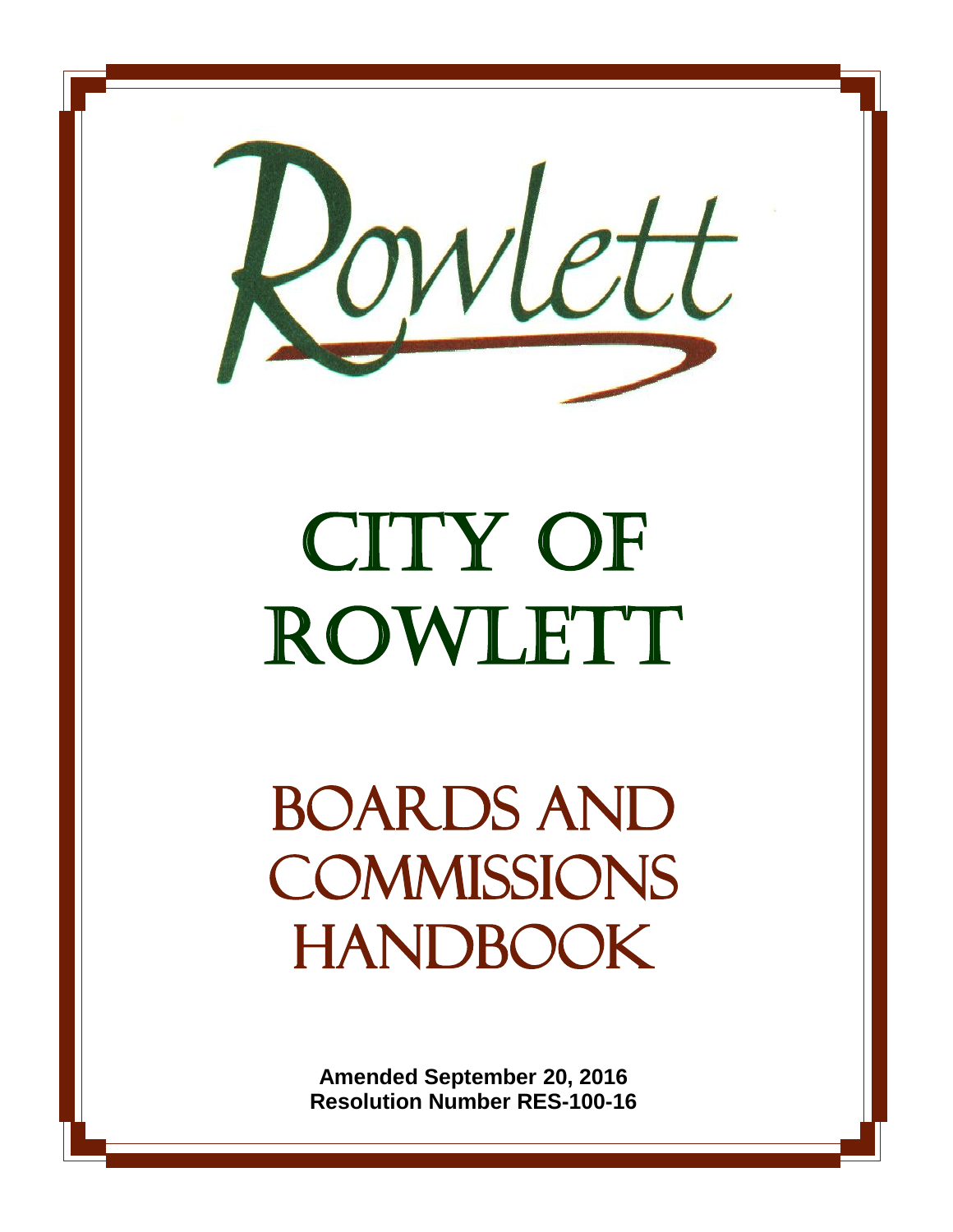# **CITY OF ROWLETT**

# **BOARDS AND COMMISSIONS HANDBOOK**

**Amended September 20, 2016 by Resolution RES-100-16**

**(supersedes all previous versions)**

# **TABLE OF CONTENTS**

<span id="page-1-0"></span>

| SECTION 2: BOARD & COMMISSION APPOINTMENT PROCESS              |  |
|----------------------------------------------------------------|--|
| SECTION 3: RESPONSIBILITIES OF BOARDS AND COMMISSIONS 6        |  |
|                                                                |  |
|                                                                |  |
| SECTION 6: CODE OF ETHICS FOR CERTAIN OFFICERS 13              |  |
| APPLICATIONS FOR MEMBERSHIP ON CITIZEN BOARDS & COMMISSIONS 17 |  |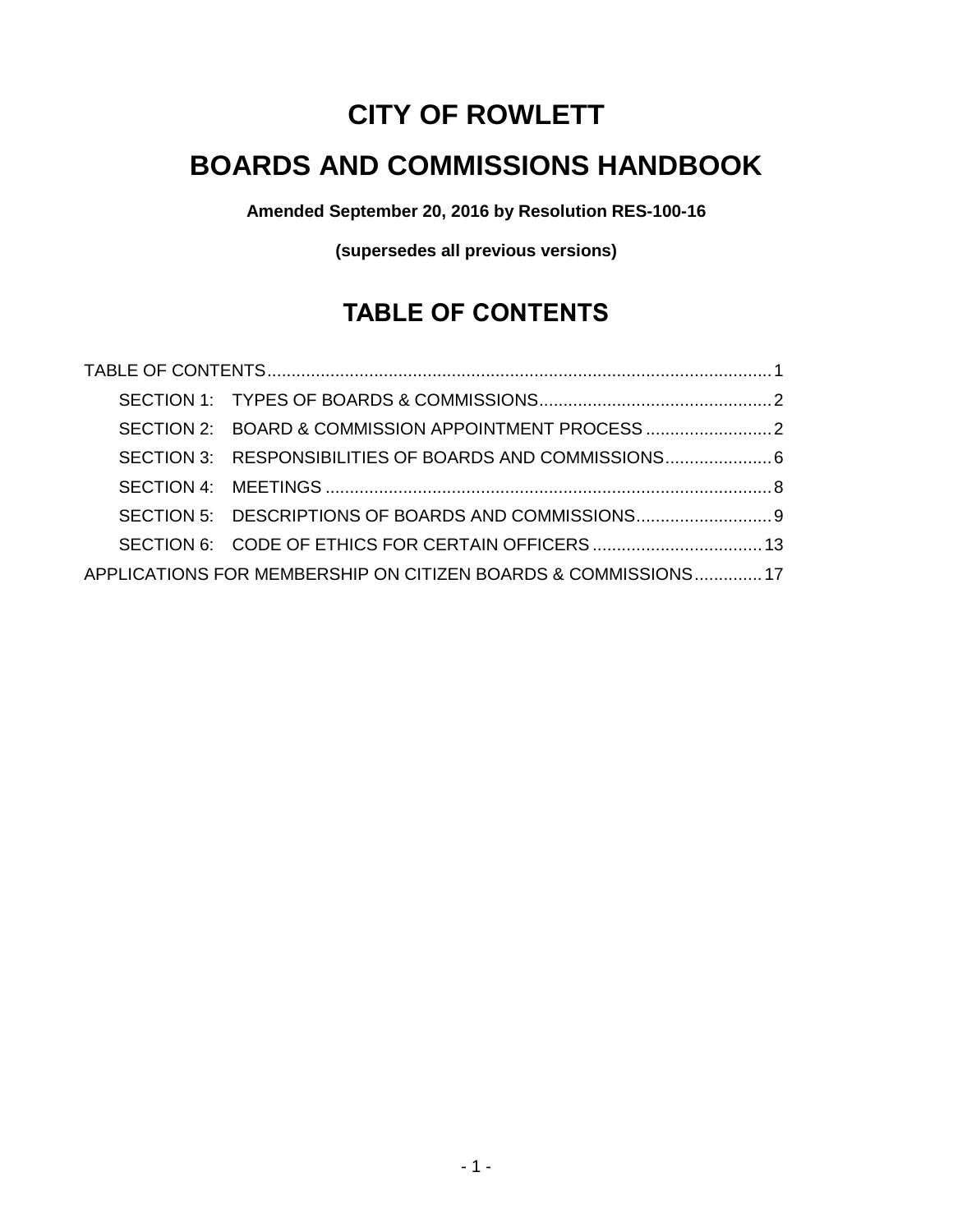# <span id="page-2-0"></span>**SECTION 1: TYPES OF BOARDS & COMMISSIONS**

The City Council of the City of Rowlett may create committees, boards and commissions to assist in city government, by performing such duties as the City Council may specify, not inconsistent with the City Charter. The work done by citizens serving on boards and commissions is a vital part of the work of the City. Such individuals provide time, expertise, experience and unique perspectives that might otherwise be lacking should the City rely strictly on its appointed and elected officials or its consultants. Rowlett generally has four types of boards and commissions: (1) advisory, (2) decision-making, (3) separate entity and (4) ad-hoc.

- **(1)** Advisory boards and commissions advise the City Council on public policy. They play a very important role in city government by providing the City Council with creative ideas, feedback from the community and by serving as a sounding board for proposed public policy. The role of advisory boards and commissions is not to make policy, nor do they have any legal authority. Examples of citizen advisory boards and commissions include the Parks and Recreation Advisory Board, Library Advisory Board, Animal Shelter Advisory Board, Arts and Humanities Commission, Senior Advisory Board and Traffic and Safety Commission.
- **(2)** Decision-making boards and commissions also serve as advisory groups to the City Council, but in addition they have quasi-judicial authority, and often have a basis in state law. Decision-making boards and commissions set or enforce policy and make legally binding decisions. The ordinances creating decision-making boards often require members to have expertise in certain areas. Examples of decision-making boards and commissions include the Planning and Zoning Commission and the Board of Adjustment.
- **(3)** Separate entity boards and commissions are actually separate legal entities apart from the City of Rowlett. However, they may receive a significant portion of their funding from the City and/or the City appoints some or all of the members. The members of these boards usually oversee an operation or organization much as would a board of directors. Examples of separate entity boards are the Economic Development Advisory Board and the Tax-Increment Finance District (TIF) Board. Unlike advisory and decision-making boards, separate entity boards and commissions may, and frequently do, include City Councilmembers and may also go through a different appointment/selection process.
- **(4)** Ad-hoc committees, boards and commissions are created periodically to address specific needs or concerns for a limited period of time. They are almost always strictly advisory in nature. Examples include the 2009 Bond Advisory Committee and Charter Review Commission (appointed in compliance with the City Charter). The City Council shall have the authority to create ad-hoc committees and to appoint members thereto with a simple majority vote.

# <span id="page-2-1"></span>**SECTION 2: BOARD & COMMISSION APPOINTMENT PROCESS**

The Rowlett City Council generally makes all of the appointments to the City's boards and commissions. Therefore, it is incumbent on members of the City Council to seek out highly qualified individuals to serve as volunteer members of citizen boards and commissions.

# **2.1 Applications**

a. Persons wishing to serve on any standing citizen board, committee or commission shall submit a complete application to the City Secretary's office in accordance with the published deadline.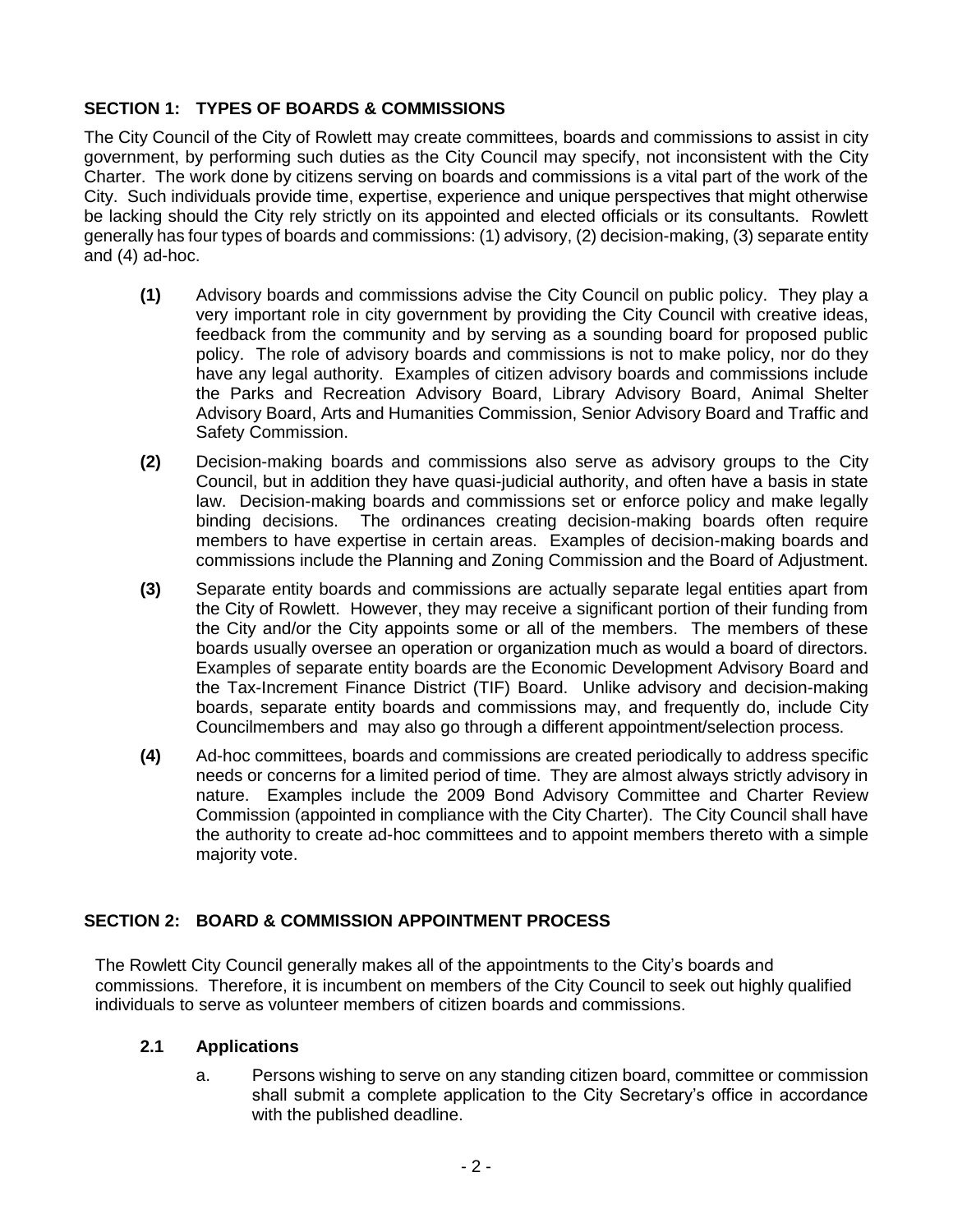- b. Individuals wishing to apply for appointment should carefully review the requirements of each board and commission and specify those in which they have a special interest and for which they are fully qualified.
- c. Applicants may apply for more than one board by indicating 1st, 2nd, 3rd, etc., preferences. Individuals currently serving on a city board, commission or committee are not prevented from applying for a different board. However, since one person may not preside on more than one board, that person would be required to resign from the previous board if appointed to a new board.
- d. City Councilmembers need not apply for membership to a board or commission, but may instead be appointed directly by the City Council for membership only on separate entity boards and ad-hoc committees.
- e. Applications will be evaluated by the council based on the following criteria:
	- i. Experience and background in relevant fields. The council will consider professional or personal qualifications and backgrounds in relevant areas to provide a greater depth of knowledge and understanding to the board.
	- ii. Contributive Potential The council will evaluate the potential contribution that each applicant may make if appointed to a board or commission. Factors the council may use in its evaluation include the ability to effectively communicate, to express ideas, concepts, or philosophies, and a desire to perform public service.
	- iii. Applicants for appointment to boards and commissions may be reviewed by City Council for any outstanding debt owed to the City including, but not limited to, tax delinquency and/or pending litigation with the City.

The foregoing criteria are not exclusive and the council need not assign ratings to or rank applications.

- f. If an applicant is not selected, the City Secretary will keep the application on file.
- g. Appointments by the council are made in open meetings by simple majority vote of those present, and should generally follow Robert's Rules of Order.

# **2.2 Eligibility Requirements**

- a. No person may serve on any citizen board or commission unless that person is a legal resident of the City of Rowlett, unless otherwise provided by law. Failure to maintain this residency requirement at any time during a member's term of office will cause membership to be forfeited. This requirement shall not apply to the Rowlett Chamber of Commerce appointments to the Economic Development Advisory Board.
- b. No person may serve or remain on any citizen board or commission unless that individual is a registered voter of the City of Rowlett. This provision shall not apply to any Rowlett Chamber of Commerce appointments to the Economic Development Advisory Board that are not Rowlett residents (see above) or to Junior Alternate Members under 18 years old..

Certain boards and commissions have very specific requirements for membership in regard to profession, expertise, etc. All appointments to boards and commissions having such requirements must be made in strict compliance with those requirements and members must continue to comply with all membership qualifications throughout their terms of office to avoid forfeiting membership.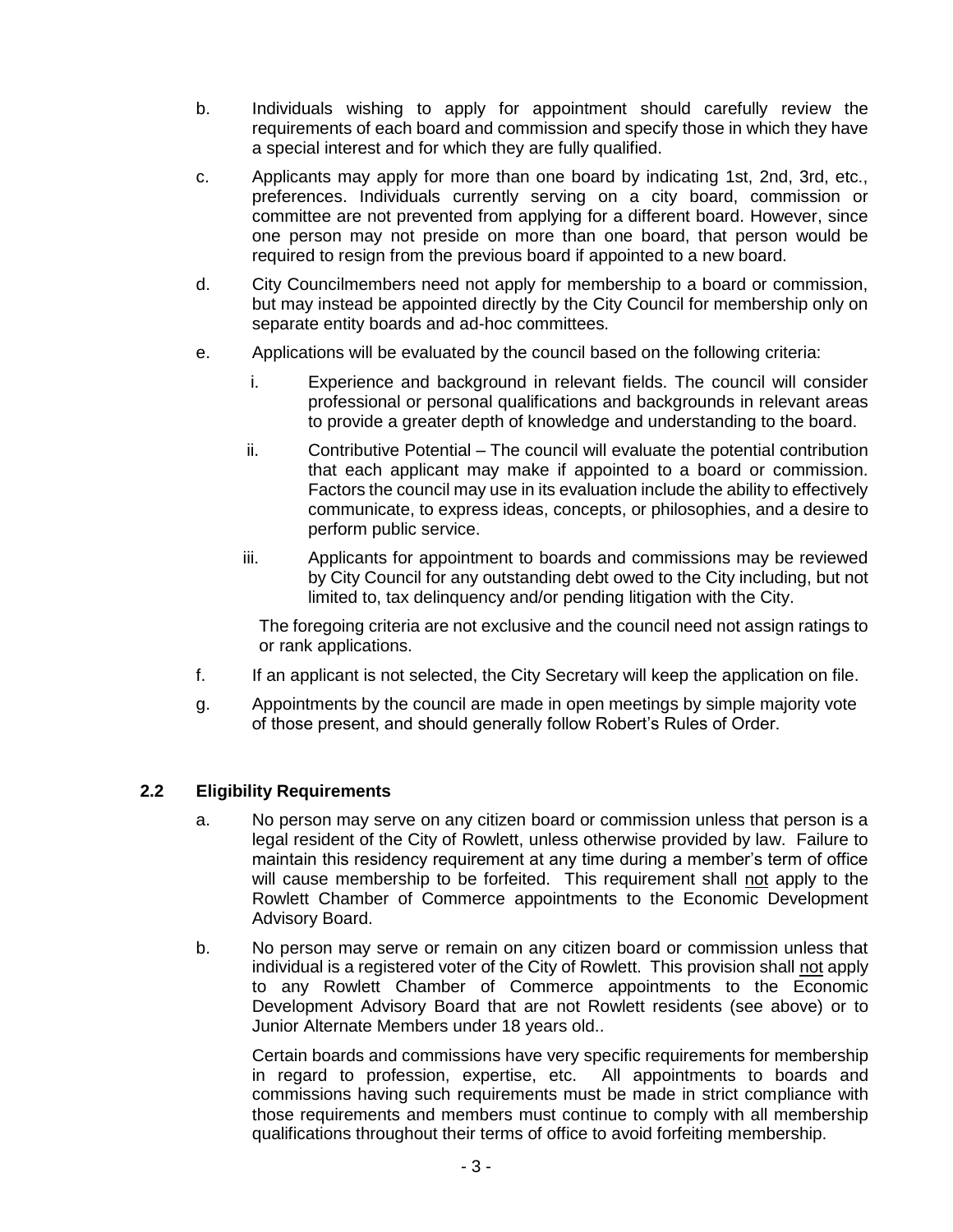c. City Councilmembers shall not be eligible for membership on a board or commission unless specifically required by the ordinance or resolution establishing the board or commission or by provision of this handbook.

# **2.3 Multiple Memberships**

A person may not serve on more than one advisory or decision-making board or commission at a time unless specifically authorized by the City Council. However, an individual may serve on the board of a separate entity or an ad-hoc board, committee or commission even though that person maintains membership on an advisory or decisionmaking board or commission, provided that law does not otherwise prohibit such duplicate membership(s).

# **2.4 Timing of Appointments/Terms of Office**

- a. Current and prospective volunteers will be invited to apply to be members of the City's various Boards and Commissions via advertising through the City's website (www.Rowlett.com), RTN16, the monthly newsletter, announcements at City Council meetings and other community meetings, and postings at City facilities.
- b. The Council will review the applications and will make appointments at the second meeting in September, or as soon thereafter as is practical.
- c. Appointments to advisory and decision-making boards and commissions shall be effective on October 1 of each year. Appointments to ad-hoc committees shall vary in timing depending on the issue(s) and the amount of time anticipated for its resolution.
- d. Upon appointment by the City Council, the City Secretary will determine the eligibility of the appointee, as outlined in Section 2 above. If the appointee meets requirements, the City Secretary shall notify each appointee, in writing, of the appointment. Staff liaisons or board chairs will then contact the new appointees about specific meeting dates and responsibilities.
- e. All appointed and reappointed members of advisory and decision-making boards and commissions shall attend board and commission mandatory training to be conducted by appropriate City staff or appointed officials. This requirement for training applies to regular, alternate members and junior alternate members of standing boards and commissions. Members are appointed to, and continue their service on, boards or committees contingent upon attendance/completion of the required training provided by the City through the City Attorney, City staff and/or through the Internet training found on the Texas Attorney General's website [\(www.oag.state.tx.us/open/og\\_training.shtml\)](http://www.oag.state.tx.us/open/og_training.shtml). Completion of the Attorney General's program requires a certificate to be printed and submitted to the board liaisons or to the City Secretary's office for safekeeping. Any appointed or reappointed member of any standing board or commission who does not participate in the training will forfeit their membership. Each member has 45 days to complete the required training once they have been appointed or reappointed. The requirement does not apply to ex-officio members, although they are encouraged to attend. The City Manager will determine the participation of City staff members, whether they serve as ex-officio, staff liaison, board secretary or other positions.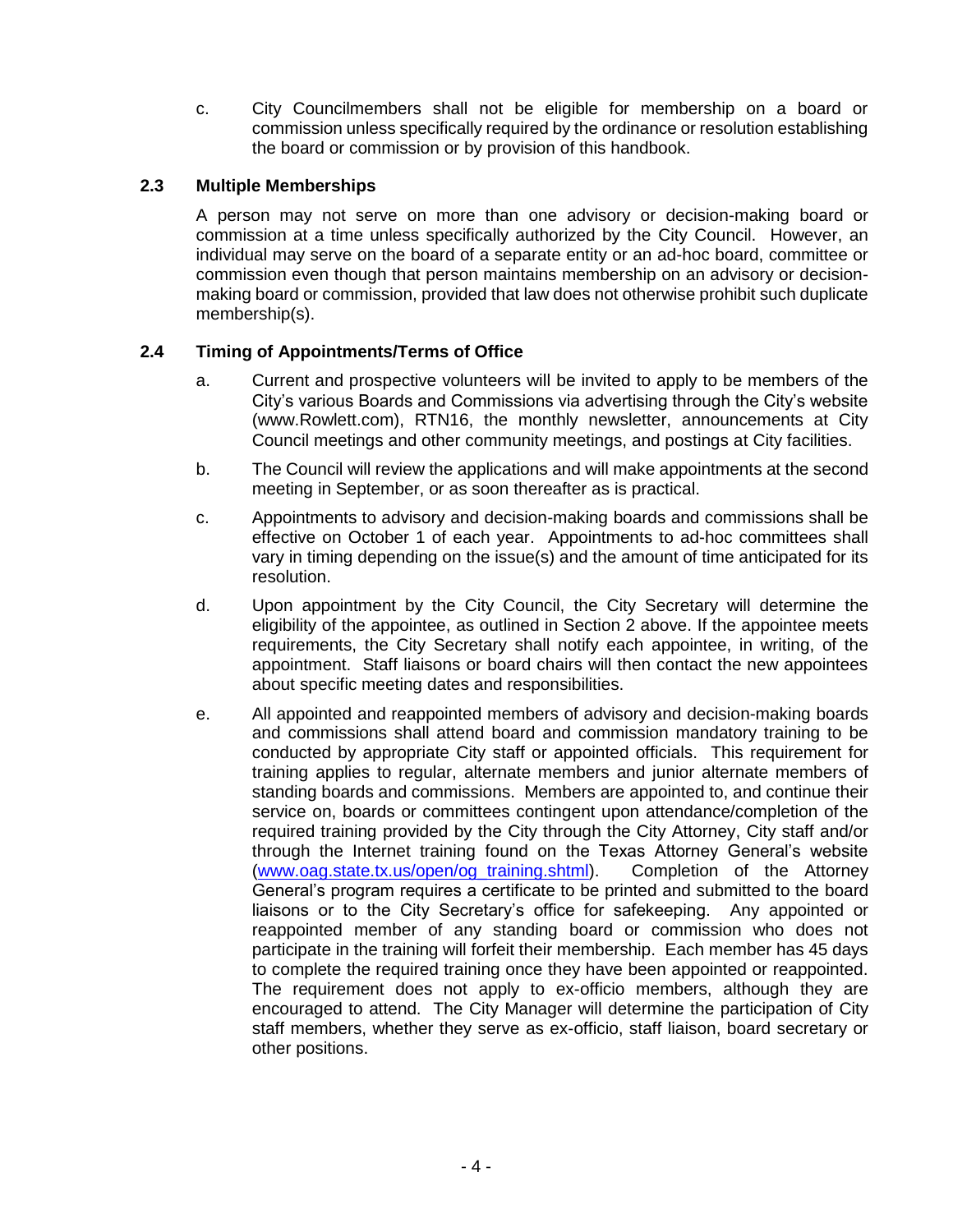# **2.5 Term Limits**

Members shall be re-evaluated at the end of each term and may continue to serve without term limits.

# **2.6 Annual Appreciation Dinner**

The City Council should host an annual appreciation dinner/banquet to express its appreciation to those citizens who have been appointed by the City Council as members of any boards and commissions (including ad-hoc and ex-officio members) and to distribute awards to outgoing members. All members, including those recently appointed, currently serving and outgoing shall be invited to attend. Attendance is not mandatory, but strongly encouraged

# **2.7 Sunset Provisions**

Any board or commission created by the City Council shall cease to exist upon the accomplishment of the special purpose for which it was created or when abolished by a majority vote of the City Council, whichever is earlier. No board or commission so appointed shall have powers other than advisory to the City Council, except as otherwise specified by the City Charter or ordinance.

# **2.8 Ex-Officio Member**

If the City Council deems it appropriate or beneficial, the City Council may, by a majority vote, create and appoint specific ex-officio, non-voting members to a board or commission, provided that such appointment is not inconsistent with applicable laws, rules or procedures. (An example of this provision might be the appointment of a representative of the school district or utility company as an ex-officio member of the Economic Development Advisory Board, due to the school district's and utility company's interest in economic development activities).

# **2.9 Alternate Members**

If the City Council deems it appropriate or beneficial, the City Council may, by a majority vote, create and appoint one or more alternate members to any board or commission that does not currently have alternates, provided that such appointment is not inconsistent with applicable laws, rules or procedures. In addition, the council may, by simple majority vote, appoint additional alternates in excess of the number provided for in this Handbook as the council may deem advisable without formal amendment to these guidelines, and these additional alternates will have the same privileges and obligations as other alternates. Upon City Council appointment, alternate members are encouraged to attend every meeting. Alternates will be allowed to participate in discussion during the meeting with or without regular members being absent. Alternates will have voting privileges only if there are regular members absent. (One alternate can participate and vote per each regular member absent.) The chair of the board or commission will determine which alternate(s) present at the meeting will serve as a substitute for the absence. Alternate members should be appointed to serve in times of an absence on a rotating basis whenever possible, except as prohibited by state law. Youth members who wish to apply for advisory Boards and/or Commissions will be appointed as Junior Alternate Members and may participate as non-voting members. Youth applicants must be Rowlett citizens in the ninth, tenth, eleventh or twelfth grade.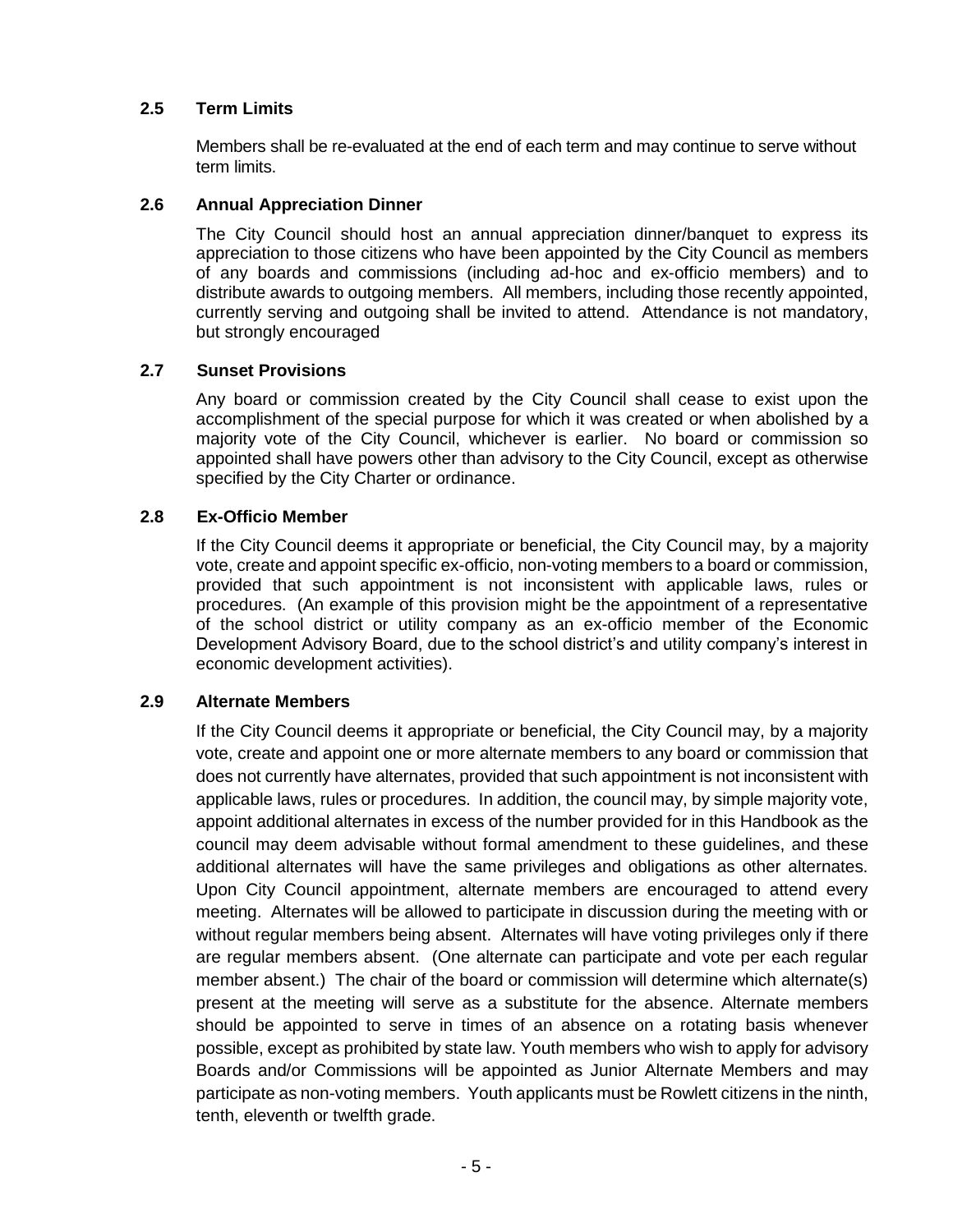# <span id="page-6-0"></span>**SECTION 3: RESPONSIBILITIES OF BOARDS AND COMMISSIONS**

### **3.1 Attendance**

- a. In order to be fully aware of issues that may arise at a board, commission or committee meeting, and to ensure that the board, commission or committee can conduct business in an effective manner, it is imperative that appointed members be faithful in their attendance at all meetings. Members are appointed to the various boards, commissions and committees and continue their service contingent upon regular attendance at the meetings and completion of the required training provided. Any member who does not complete the annual training or misses more than twenty-five percent (25%) of the regular scheduled meetings will cause their membership to be forfeited.
- b. Prompt attendance is encouraged. The Chair or official in charge has the responsibility to notify the City Council of any attendance or tardiness concerns regarding a member(s). After proper notification concerning the member(s) attendance a letter will be generated and signed by the Mayor notifying the member of their removal from the board and/or commission.
- c. Regular meetings of any board, committee or commission shall take place during the workweek, Monday through Friday, with a starting time between 8:00 a.m. and 8:00 p.m. Regular meetings shall not take place on Saturday or Sunday. Only as an exception basis will special meetings be held other than during parameters of regular meeting days and times.

# **3.2 Conflict of Interest**

No member of a board or commission may participate in a vote or decision on a matter involving a business or other legal entity in which the member has a substantial interest. In such instances where a board or commission addresses a matter presenting a conflict of interest to any member, that member should announce the conflict to the other members of the body and excuse himself/herself from the meeting until discussion of and vote on the issue is complete. Further, that member shall refrain from discussing the matter with other members of the board or commission at any time.

# **3.3 Open Meetings**

The Rowlett City Council affirms that the Texas Open Meetings Act is the proper basis for conducting City business and adopts a procedure governing each board and commission requiring those boards and commissions to conduct business in accordance with the provisions of that act. For purposes of this procedure, a "meeting" is defined as a deliberation between a quorum of a governmental body, or between a quorum of a body and another person, during which public business or public policy over which the body has some supervision or authority is discussed or considered, or during which the governmental body takes formal action. All boards and commissions are required to meet a minimum of six times per year with the exception of the Board of Adjustment which only meets on an "as needed" basis.

# **3.4 Open Records**

The Texas Open Records Act provides that all information held by a governmental body, including boards and commissions, must be released to the public upon request, unless the information falls within one of the act's specific exceptions to disclosure.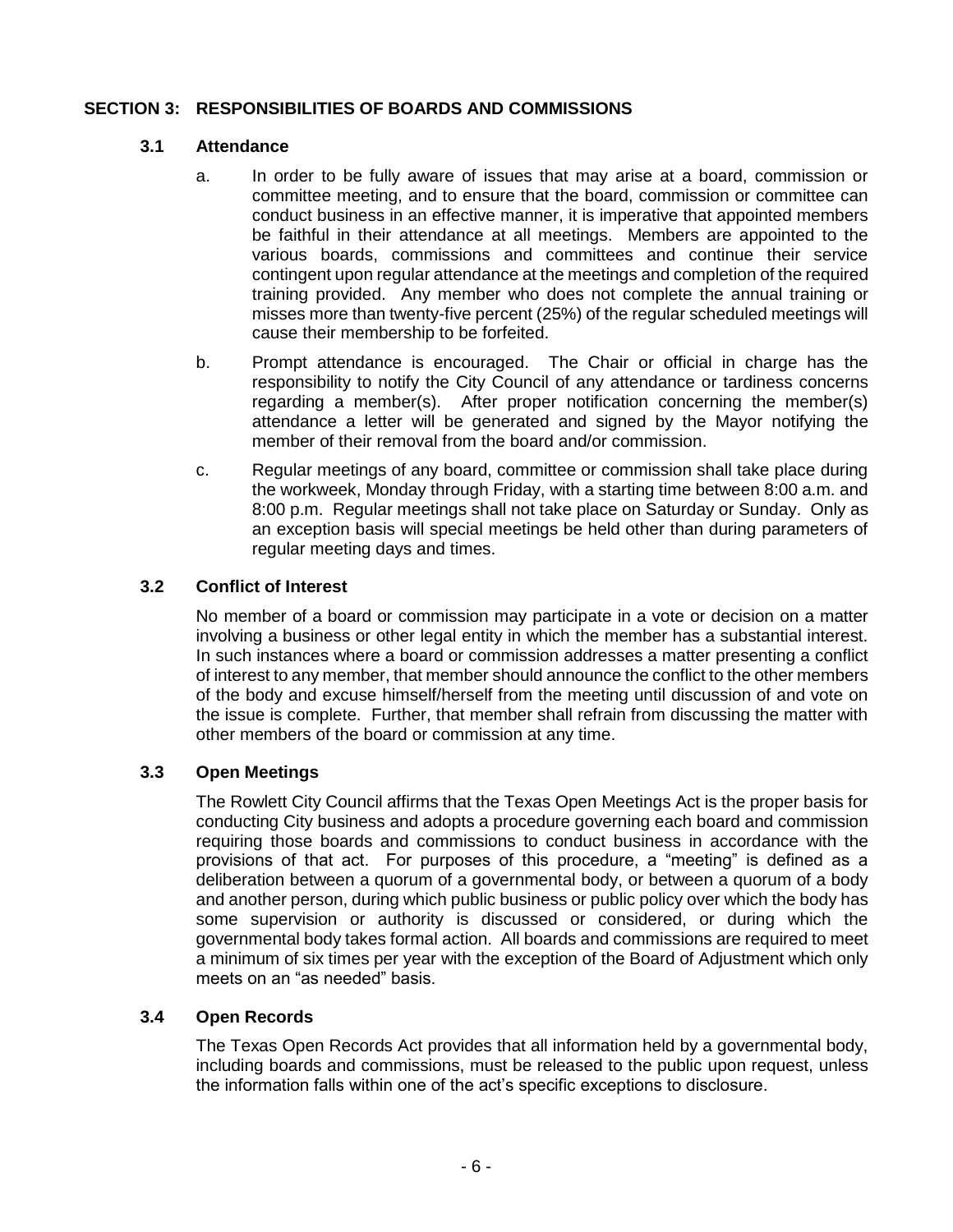# **3.5 Working with City Staff**

Each board or commission member is encouraged to communicate openly with City staff members. Similarly, members of boards and commissions should understand that they are not responsible for supervision of any city operation, and therefore, they should not direct or instruct any City staff member or consultant, nor should they become involved in any personnel or operational issues, except as authorized and directed by state law.

# **3.6 Reporting to the City Council**

The City Council will assign Councilmembers to serve as liaisons to each Board and/or Commission. Each liaison is to attend a meeting of that Board and/or Commission a minimum of one time during a six-month period, thus totaling two meetings per year. Each Board and/or Commission shall hold a joint Work Session with the City Council on an annual basis. This session will give the Board the opportunity to provide an update to Council on accomplishments the previous year, goals for the upcoming year, and any budget requests. Should other topics develop throughout the year, each Board may meet jointly with Council to address these issues when they arise.

# **3.7 Removal of Members**

The City Council may remove any member of any board or commission that it has created, or that was created by the City Charter, by a vote of at least four members of the City Council. However, members of the Board of Adjustment may only be removed for cause as provided by state law.

# **3.8 Standards of Conduct**

- a. A member of a board or commission shall not accept or solicit any benefit or economic gain or advantage, nor use one's position to secure special privileges or exemptions.
- b. A member of a board or commission shall not grant any special consideration, treatment or advantage to a person or organization beyond that which is available to every other person or organization.
- c. A member of a board or commission shall not personally represent, or appear on behalf of, the private interests of others.
- d. A member of a board or commission shall not knowingly perform or refuse to perform any act in order to deliberately thwart the execution of city ordinances, rules or regulations.
- e. A member of a board or commission shall not engage in any dishonest or criminal act or any other conduct prejudicial to the government of the City.
- f. No board or commission member, while associating with or acting in their official capacity as an appointed board or commission member, shall be permitted to make personal, impertinent or slanderous remarks, either to another member, the Mayor or City Council member acting in their official duties, a City staff member or any citizen. Any member who does so should be requested to leave the meeting and may be barred from attendance at the remainder of the meeting. Personal, impertinent or slanderous remarks made verbally or in print shall be considered cause for dismissal/removal from the board or commission following a majority vote decision by the City Council.
- g. A board or commission member shall not meet or confer (by phone, in person, email, etc) with any applicant or representative of an applicant including but not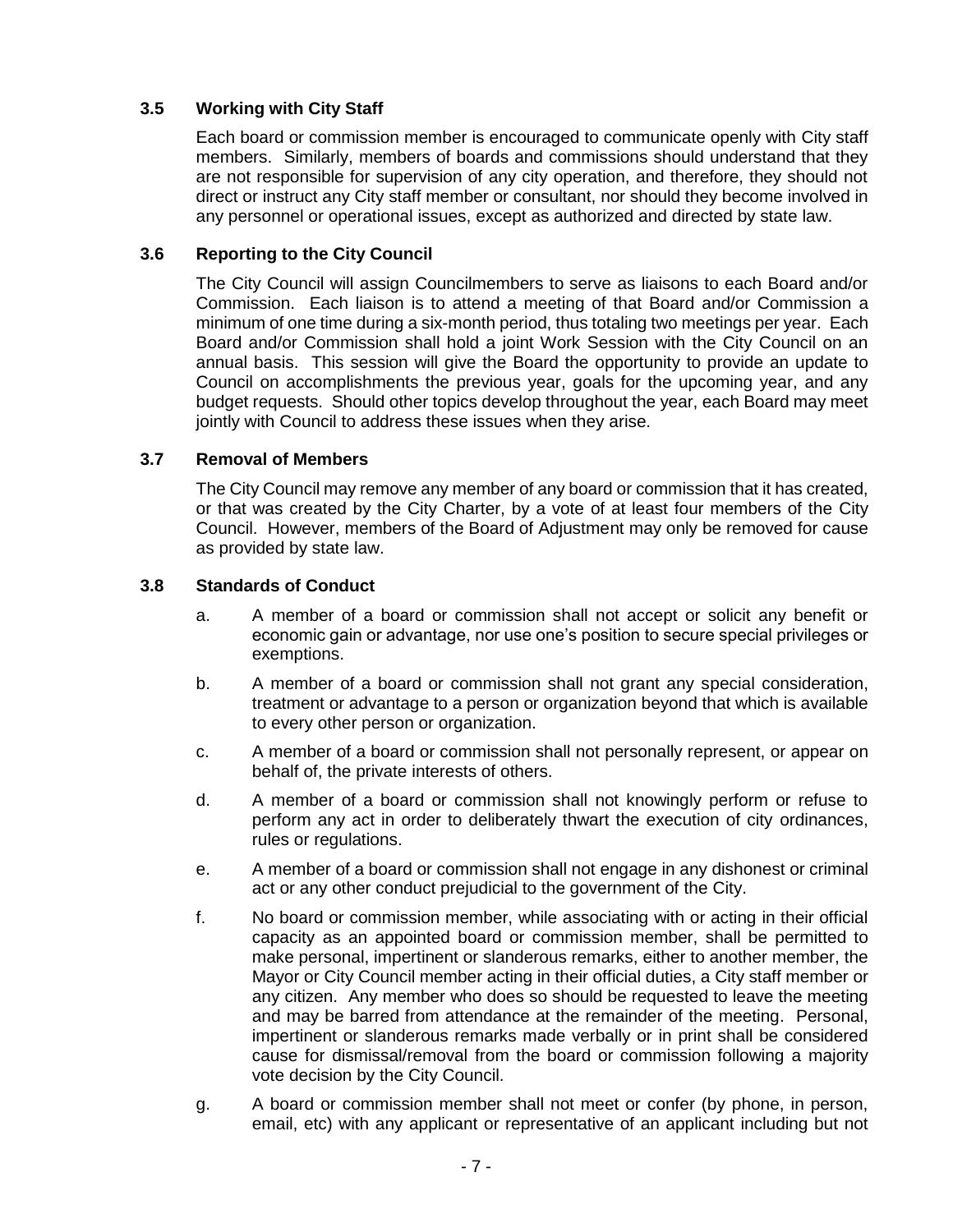limited to engineers, architects, attorneys or other outside the presence of City staff.

h. No board or commission member shall apply for employment with the City while serving in the capacity as a board or commission member.

# **3.9 Ethics Requirements**

The members of the Board of Adjustment and Planning and Zoning Commission are considered "officers of the City" and their actions must comply with the terms of that ordinance. CODE OF ORDINANCES, ARTICLE IV OFFICERS AND EMPLOYEES**,**  DIVISION 2. CODE OF ETHICS FOR CERTAIN OFFICERS is provided in SECTION 6 for reference by these members.

#### <span id="page-8-0"></span>**SECTION 4: MEETINGS**

### **4.1 Chairpersons**

- a. Chairpersons for all standing boards, committees and commissions shall be determined by a majority vote of its members. The City Council shall appoint chairpersons for ad-hoc committees. Boards, committees and commissions may also elect or otherwise choose other officers from among their membership. Each member may serve in only one position (Chair, Vice-Chair, Secretary, etc.) on a board, commission or committee at a time.
- b. The function of the chairperson is to provide leadership to the group, including ensuring that the meeting is conducted in accordance with established rules of order and procedure, and to maintain order and bring the group to a conclusion on the matters before it.
- c. Chairpersons may serve in that capacity only three (3) consecutive years, without affecting service as a member of that board or commission. Full service for a three-year period shall not be a permanent bar to future service as chairperson, and a person who has served for three consecutive years may be re-appointed as chairperson if there has been a break in service of at least six (6) months.

### **4.2 Agendas**

The order of business of each meeting of a board or commission shall be contained in a written agenda, which shall be a listing of the topics to be discussed. The agenda shall be prepared by the City's staff liaison, in conjunction with the board or commission's chairperson and the City Secretary, to be posted at least seventy-two (72) hours before any meeting. The agendas will also be posted to the City's website. The staff liaison should provide the agenda to the board members at the time of agenda posting. Board members will be provided with agenda materials as much in advance of the meeting as possible.

#### **4.3 Minutes**

The actions and discussions of each board and commission should be compiled into written minutes, which shall be reviewed and approved by the board or commission at a subsequent meeting. Some boards and commissions have City staff members designated as recording secretaries, who shall be responsible for taking and transcribing the minutes.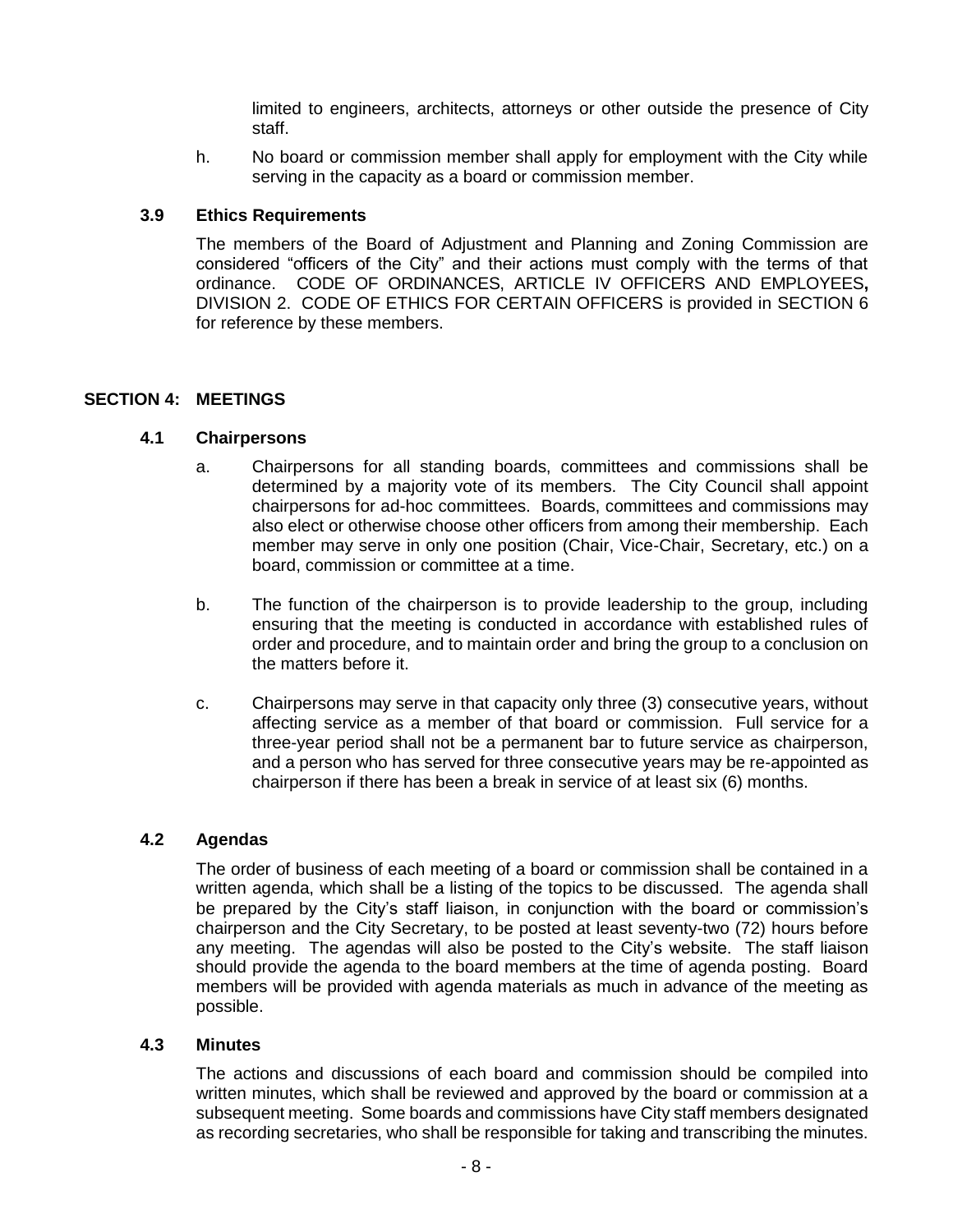These individuals shall be designated by the City Manager. Those boards and commissions that do not have a staff member so designated (see Section 5), may select a person to serve in the role of secretary from among their own membership.

# **4.4 Public Hearings**

- a. Public hearings are open forums that allow members of the public an opportunity to express their opinions on issues before a board or commission. Although few boards and commissions will conduct formal public hearings or appeals, all are encouraged to provide for citizen participation. Boards and commissions shall not include "Citizens Input" (open forum with an opportunity to speak on any subject, not on a particular agenda item) as one of their agenda items. This opportunity is appropriately limited to City Council meetings only. Members of a board or commission may ask questions of any witness at any time; however, the swearing in of witnesses is not necessary, even in a formal public hearing, except as provided by law.
- b. If a public hearing or other item draws a large number of interested citizens wishing to speak, a reasonable time limit may be set for individual speakers by the chair unless overridden by a majority of board or commission members present.

# **4.5 Rules of Order**

Robert's Rules of Order, Revised shall govern the proceedings of all boards and commissions, except that the boards and commissions may adopt specific revisions to these rules where they are not in conflict with state or local law or other rules contained in this guide.

# **4.6 Quorum**

A quorum is the minimum number of members needed to officially conduct business. A quorum is generally established by ordinance, resolution or other document that creates the board or commission. When no statement on the quorum number exists, the quorum is a majority of voting members.

# **4.7 Formal Direction**

All formal direction given to all City Council appointed Boards and Commissions shall be communicated through the assigned Board Liaison.

# <span id="page-9-0"></span>**SECTION 5: DESCRIPTIONS OF BOARDS AND COMMISSIONS**

# **5.1 Animal Shelter Advisory Board**

The Animal Shelter Advisory Board is appointed to advise and assist the City in complying with state statutes regarding operation and maintenance of its animal shelter. The board consists of seven (7) members (who must by state statute include at least one licensed veterinarian, one City staff member, one person whose duties include the daily operation of an animal shelter and one representative from an animal welfare agency) appointed to two-year, staggered terms and two (2) alternates appointed annually. The City's staff liaison is designated by the City Manager. The Animal Shelter Advisory Board (ASAB) is appointed to advise and assist the City in complying with state statutes regarding operation and maintenance of its animal shelter.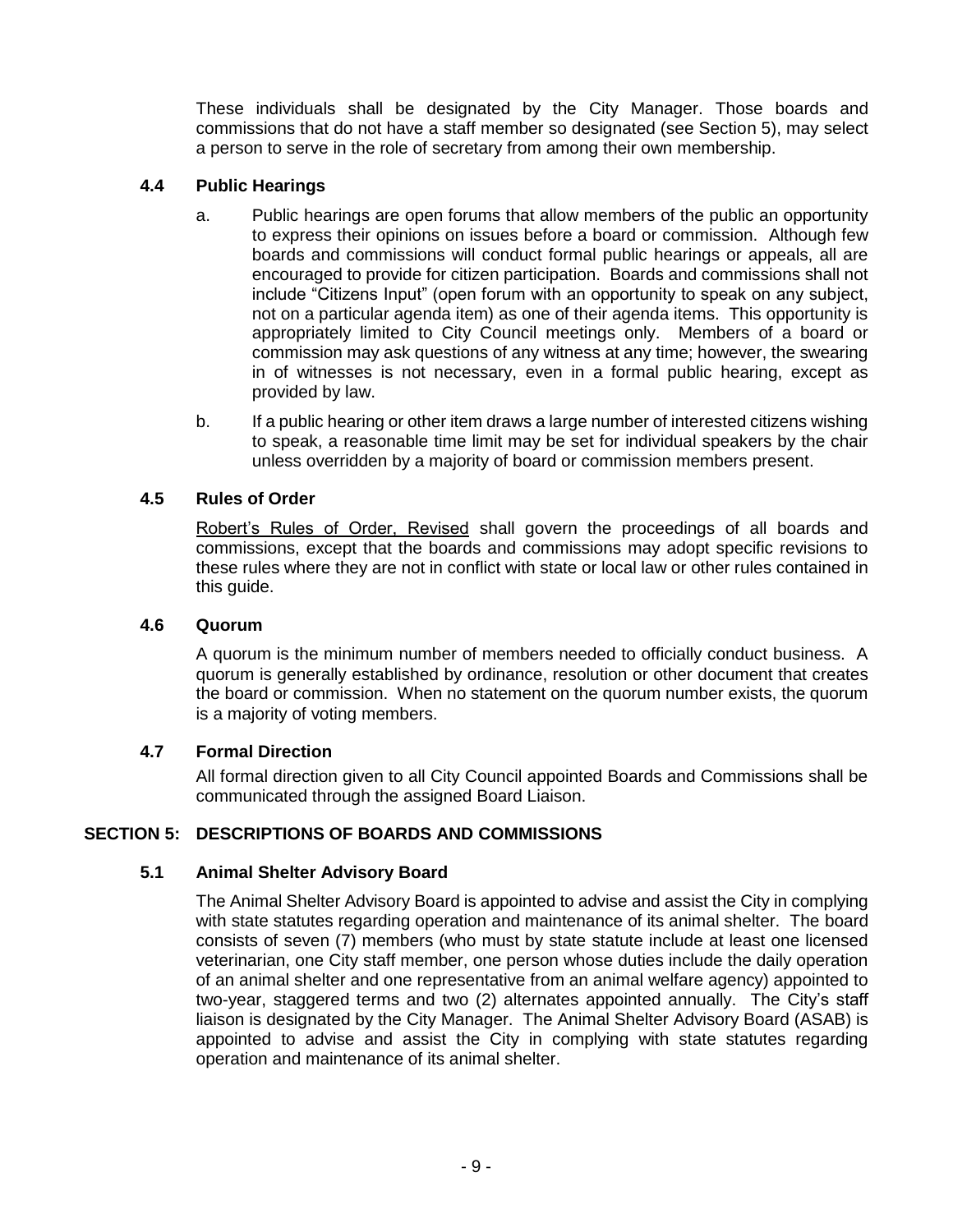# **5.2 Arts & Humanities Commission**

- a. The Arts & Humanities Commission is charged with encouraging the development of, appreciation for and participation in the arts and humanities in the City of Rowlett. This includes promoting the performing arts, visual arts, literature and local culture and heritage, and the nurturing of local artists, performers, historians, writers, artisans, etc. The commission also advises and makes recommendations to the City Council on the award of City grants related to the arts.
- b. The commission consists of seven (7) members appointed to two-year, staggered terms and two alternates appointed annually. The staff liaison and secretary to this commission shall be as designated by the City Manager. The commission is advisory in nature, though one unique aspect of this commission is that it may from time to time apply for grants on behalf of the City, and also has a budget set each year by the City Council.

# **5.3 Board of Adjustment**

- a. The Board of Adjustment hears, among other things, requests for variances and special exceptions to the City's zoning ordinance. As authorized by local ordinance and state law, the board has the power to decide special exceptions pursuant to the terms and intent of the ordinance and to grant such variances that are not contrary to the public interest, and where a literal enforcement of the provisions of the ordinance would result in an unnecessary hardship.
- b. The board consists of five (5) regular members appointed to two-year staggered terms and five (5) alternate members appointed annually. The City's staff liaison is the Chief Building Official, with assistance from the Planning Director or other staff as needed, and the board's secretary shall be a City employee designated by the City Manager. The Board of Adjustment is a decision-making board, whose decisions may not be appealed to the City Council, but must instead be appealed in district court.
- c. The members of the Board of Adjustment are subject to the City's Ethics Ordinance, as discussed in Section 3. CODE OF ORDINANCES, ARTICLE IV OFFICERS AND EMPLOYEES**,** DIVISION 2. CODE OF ETHICS FOR CERTAIN OFFICERS is provided in SECTION 6 for reference by these members.
- d. The Board of Adjustment shall serve as the Building Code Board of Review and Appeals.
- e. In the Board of Adjustment's role as the Building Code Board of Review and Appeals, this board makes recommendations on appeals under the City's building codes, hears appeals of decisions of the Chief Building Official, and act in an advisory capacity to the Building Official and the Fire Chief. This board also serves as the City's Sign Board of Appeals, in which capacity it hears requests for exceptions and/or variances concerning the City's sign ordinance. The board also serves as the City's Housing Advisory and Appeals Board, hearing and acting on appeals of the Building Official's actions relating to substandard housing and the abatement of dangerous buildings under the various building code ordinances.
- f. Members shall consist of members who are qualified by experience and training to pass on the matters within its various jurisdictions. In its role as the Building Code Board of Review and Appeals, the Board of Adjustment is a quasi-judicial decision-making body.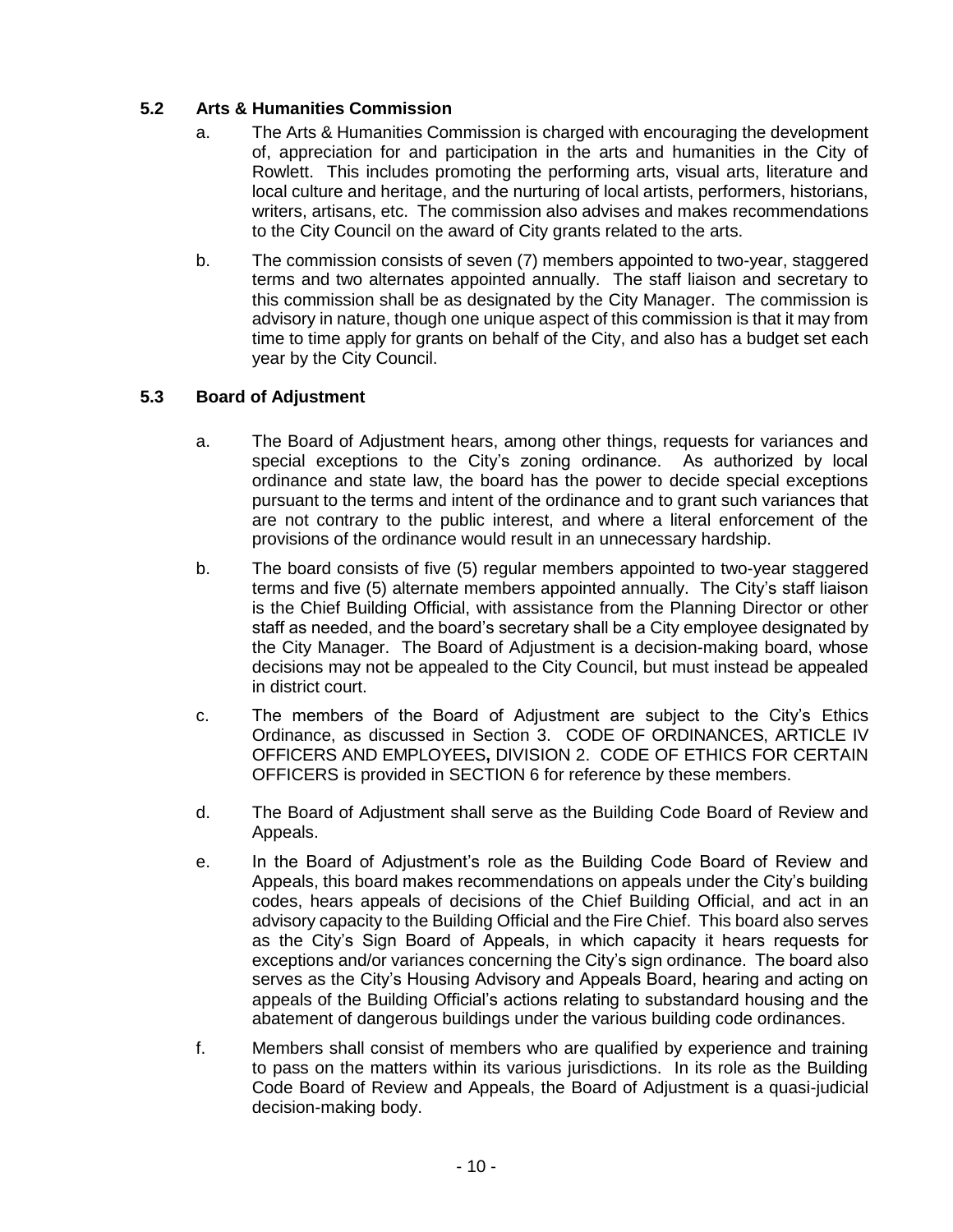# **5.4 Economic Development Advisory Board**

- a. The Board advises the City Council on economic development strategies that promote and foster private investment and job creation to ensure a sustainable business environment for Rowlett.
- b. The board consists of seven (7) members, four (4) of whom are chosen by the City Council. These four (4) include the Mayor or Mayor's designee, a City Councilmember and two (2) citizens. The City Councilmember and Mayor shall be selected for one-year terms. The citizen members shall be selected for rotating two-year terms. The other three (3) members are selected by the Rowlett Chamber of Commerce, also to two-year alternating terms, one of which shall be the current Chamber of Commerce Chair (or the Chair's designee if the Chair is unable to attend), and the other two (2) shall be appointed by the Chamber of Commerce on an annual basis. The City Manager, Chamber of Commerce Executive Director, Garland Independent School District staff member and Garland Independent School District board member shall serve as the four exofficio members. The City's Economic Development Director is the staff liaison.

# **5.5 Golf Advisory Board**

This board is to act in an advisory capacity to provide observations and make recommendations to the City Council regarding operations and maintenance of the municipal golf course. Members represent the interest of the citizens in identifying areas of improvement, listening to citizen concerns and providing a hands-on approach. The board consists of five (5) members appointed to two-year, staggered terms and four (4) alternates appointed annually, who shall be appointed based on their various experience, training or ability. The board may make recommendations to City Council and City Manager concerning municipal golf course and clubhouse operations. The staff liaison and secretary are designated by the City Manager.

# **5.6 Library Advisory Board**

- a. This board serves to advise the City Council and staff liaison on issues pertaining to the Rowlett Public Library. The board consists of five (5) members, appointed to two-year, staggered terms and three (3) alternates appointed annually. The City's staff liaison is the Director of Library Services and the board's secretary is designated by the City Manager. The Library Advisory Board is purely advisory in nature.
- b. The Library Advisory Board consists of a group of dedicated volunteers representing diverse areas of expertise and concerns, serves to provide the City Council, the Director of Library Services, and the community with advice, insights and recommendations for the operation and continuing development of the Library, both as a stand-alone entity and as part of the community. The Board will also serve as a channel by which the community can render suggestions for advancing those interests.

# **5.7 Parks and Recreation Advisory Board**

a. This board advises the City Council and staff in all matters pertaining to parks and recreation. This includes encouraging maintenance of facilities and grounds; encouraging recreational programs; making recommendations regarding expansion of parks facilities and programs; and recommending rules, regulations, and guidelines governing the use of parks, including the establishment of sport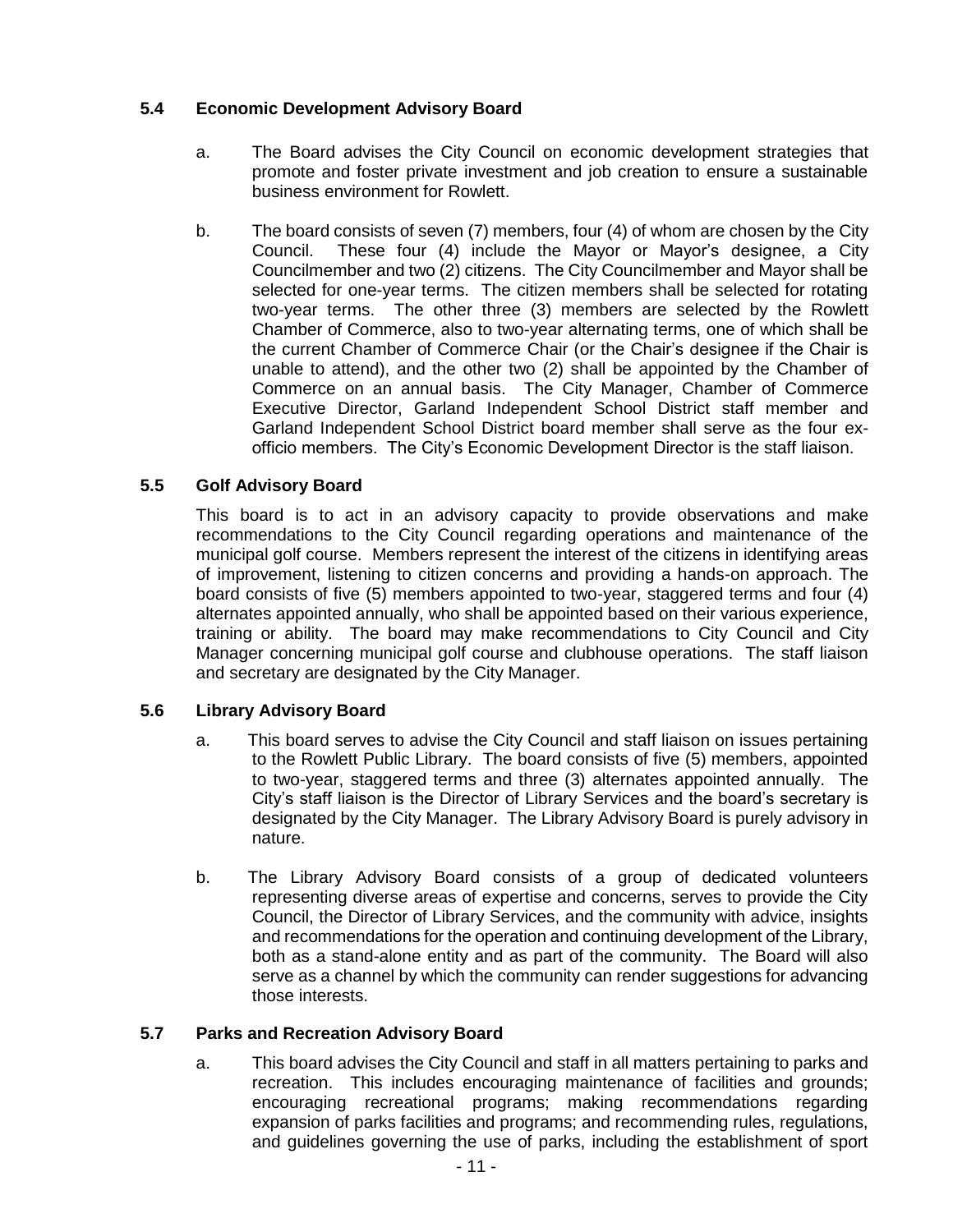seasons, scheduling of activities, available services and other park and recreation related issues as directed by the City Council.

- b. This board is also charged with making recommendations to the City to help protect and preserve the City's environmental resources, through education and recommending environmental programs and services, in coordination with appropriate state and federal agencies. In addition, the board hears appeals of the decisions of the Planning Director in regard to enforcement of the City's noise ordinance as well as actions by Neighborhood Services staff enforcing the City's graffiti ordinance. The board also serves as the City's Tree Board, whose roles and responsibilities are described in the City's tree preservation ordinance.
- c. The board consists of nine (9) members, appointed to two-year, staggered terms and three (3) alternates appointed annually. At least one member should have extensive knowledge of and experience in the environmental field. The City's staff liaison is the Director of Parks and Recreation; the secretary is designated by the City Manager. The board shall also elect a Chair and Vice-Chair. The Parks & Recreation Board is a purely advisory body, except in its role as an appeals board for the noise and graffiti ordinances.

# **5.8 Planning & Zoning Commission**

- a. The Planning & Zoning Commission is responsible for the following: (1) processing and initiating zoning cases at the request of property owners and/or their representatives with respect to individual zoning cases; (2) initiation of zoning cases at the request or approval of the City Council; (3) hearing, recommending, and/or determining any matter relating to planning or subdivision control as may be specified by the subdivision ordinance or other applicable law; and (4) performing other such duties as may from time to time be assigned by the City Council.
- b. The Commission consists of seven (7) members appointed to two-year, staggered terms and three (3) alternates appointed annually. The City's staff liaison is the Director of Planning; the secretary to the board is the Planning Department Administrative Assistant. Planning & Zoning is a decision-making Commission, which conducts public hearings and grants final approval on some issues.
- c. Planning & Zoning Commission members are required to attend at least one seminar per year for training related specifically to planning and land use regulations and trends. Such training will be funded by the City.
- g. The members of the Planning & Zoning Commission are subject to the City's Ethics Ordinance, as discussed in Section 3. CODE OF ORDINANCES, ARTICLE IV OFFICERS AND EMPLOYEES**,** DIVISION 2. CODE OF ETHICS FOR CERTAIN OFFICERS is provided in SECTION 6 for reference by these members.

#### **5.9 Senior Advisory Board**

a. The mission of the Senior Advisory Board is to generate public awareness of and support for senior citizens' concerns and to provide those citizens with information of interest to them as well as other interested parties. The Board shall represent the interests of senior citizens and shall sponsor, cosponsor and recommend appropriate forums, programs, and services for senior citizens that are desired in the City. The Senior Advisory Board shall propose and make recommendations to the City Council concerning matters of importance to the senior citizens of the City of Rowlett, Texas. After evaluating relevant issues, recommendations will be submitted to the City Council for their action. This role is advisory in nature. The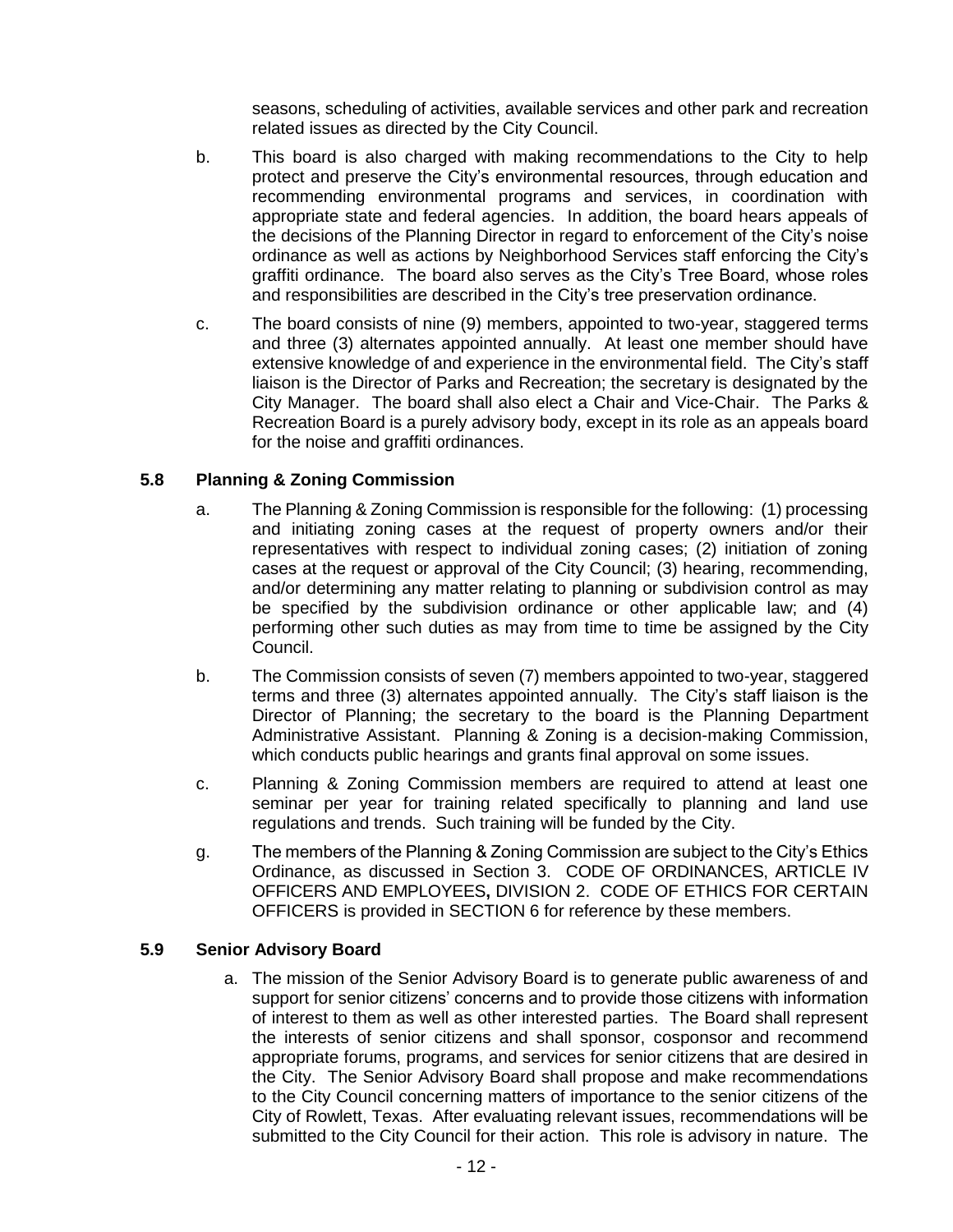board shall include a Chairperson and Vice-Chairperson, both elected annually from among its members. An advisor and staff liaison to the Senior Advisory Board shall be appointed by the City Manager.

b. The board shall consist of seven (7) voting members, each of whom shall be at least sixty (60) years of age or older and a resident of the City, who shall be appointed by the City Council to serve two year staggered terms or until their successors are duly appointed. The City Council shall also appoint three (3) alternates annually who may serve in the place of a voting member due to the absence or disqualification of a voting member. Alternates shall meet the same qualifications as regular members. An alternate member, when serving in the place of a voting member, shall enjoy the same rights, privileges and responsibilities in their role as a voting member.

# **5.10 Community Investment Advisory Board**

- a. To address the concerns of the Community, Council and staff with regard to Capital planning and projects, the purpose of the Board would include, but not be limited to: providing recommendations to City Council on project priorities; providing recommendations to City Council on project selection; providing guidance on strategic recommendations to City Council with regard to capital projects; providing recommendations to City Council on guiding values for planning of capital projects; providing recommendations to City Council on the setting of bond elections; and represent the City at public meetings and public outreach campaigns on the subject of capital projects.
- b. The Board is comprised of seven (7) Regular members appointed to twoyear staggered terms and five (5) Alternate members appointed to oneyear terms. The initial appointments will be as follows: four members to two-year terms and three members to one-year terms to establish the staggered pattern. Thereafter, all Regular members shall be appointed to two-year terms.

# <span id="page-13-0"></span>**SECTION 6: CODE OF ETHICS FOR CERTAIN OFFICERS**

#### **CODE OF ORDINANCES ARTICLE IV OFFICERS AND EMPLOYEES DIVISION 2. CODE OF ETHICS FOR CERTAIN OFFICERS**

#### **Sec. 2-461. Definitions.**

The following words, terms and phrases, when used in this division, shall have the meanings ascribed to them in this section, except where the context clearly indicates a different meaning:

*Censure* means a formal written resolution of the City Council reprimanding one of its members for violation of the code of ethics.

*Duties in office* mean the duties of an officer relative to their service under the laws and the constitution of the state the Charter and ordinances of the City.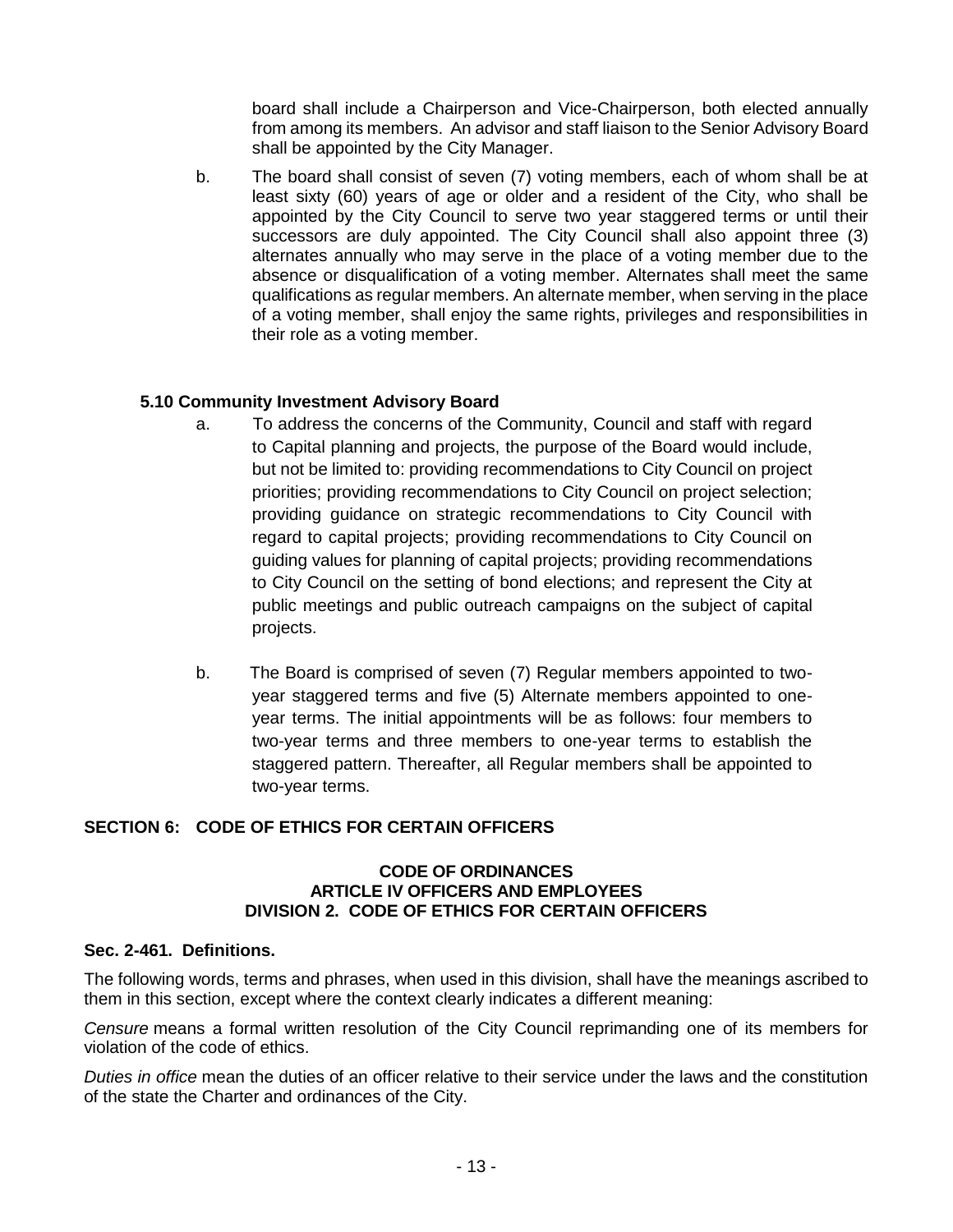*Officer* means any member of the City Council and any appointive board, committee, authority or commission set up by ordinance, resolution, the Charter or state law on a permanent basis, except any members of a board, commission, authority or committee that function in an advisory or study capacity.

*Reprimand* means a formal or informal public admonition concerning a violation of the code of ethics.

*Sanction* means a formal written resolution of the City Council imposing an incentive for securing enforcement which may include, but not be limited to, disqualification of consideration of a matter, forfeiture of City Council appointments or duties.

(Ord. No. 3-18-03D, §1(1-10-1), 3-18-2003)

**Cross references:** Definitions generally, §1-2.

# **Sec. 2-462. Policy.**

It is hereby declared to be the policy of the City that the proper operation of democratic government requires that officers be independent, impartial and responsible only to the people of the City; that the efficient function of city government requires diligent attendance to the business of the City by its officers; that the governmental decisions and policy be made in the proper channels of the governmental structure; that no officer should have any interest financial or otherwise, direct or indirect, or engage in any business, transaction or professional activity or incur any obligation of any nature which is in conflict with proper discharge of such office in the public interest; that public office not be used for personal gain; and that the City Council or board or commission at all times shall be maintained as a nonpartisan body. To implement such a policy, the City Council deems it advisable to enact this code of ethics for all officers, whether elected or appointed, paid or unpaid, to serve not only as a guide for official conduct of the City's public servants, but also as a basis for discipline for those who refuse to abide by its terms. (Ord. No. 3-18-03D, §1(1-10-2), 3-18-2003)

# **Sec. 2-463. Unethical activity.**

No officer of the City shall:

- 1) Accept any gift or favor from any person that might reasonably tend to influence such person in the discharge of official duties, or grant in the discharge of official duties any improper favor, service or thing of value.
- 2) Use such person's official position to secure special privileges or exemptions for such person or others.
- 3) Grant any special consideration, treatment or advantage to any citizen, individual, business, organization or group beyond that which is available to every other citizen, individual, business, organization or group.
- 4) Disclose information that could adversely affect the property, government or affairs of the City, or directly or indirectly use any information gained by reason of such person's official position for such person's own personal gain or benefit or for the private interest of others.
- 5) Transact any business on behalf of the City in such person's official capacity with any business entity with which such person is an officer, agent or member or in which such person owns a substantial interest. In the event that such a circumstance should arise, then such person shall make known such interest, and in the case of an officer, abstain from voting on the matter, state the reasons for doing so and have nothing further to do with the matter involved.
- 6) Engage in any outside activities which will conflict with, or will be incompatible with, the duties assigned to such person's service to the City or reflect discredit upon the City, or in which such service in the city will give to such person an advantage over others engaged in a similar business, vocation or activity.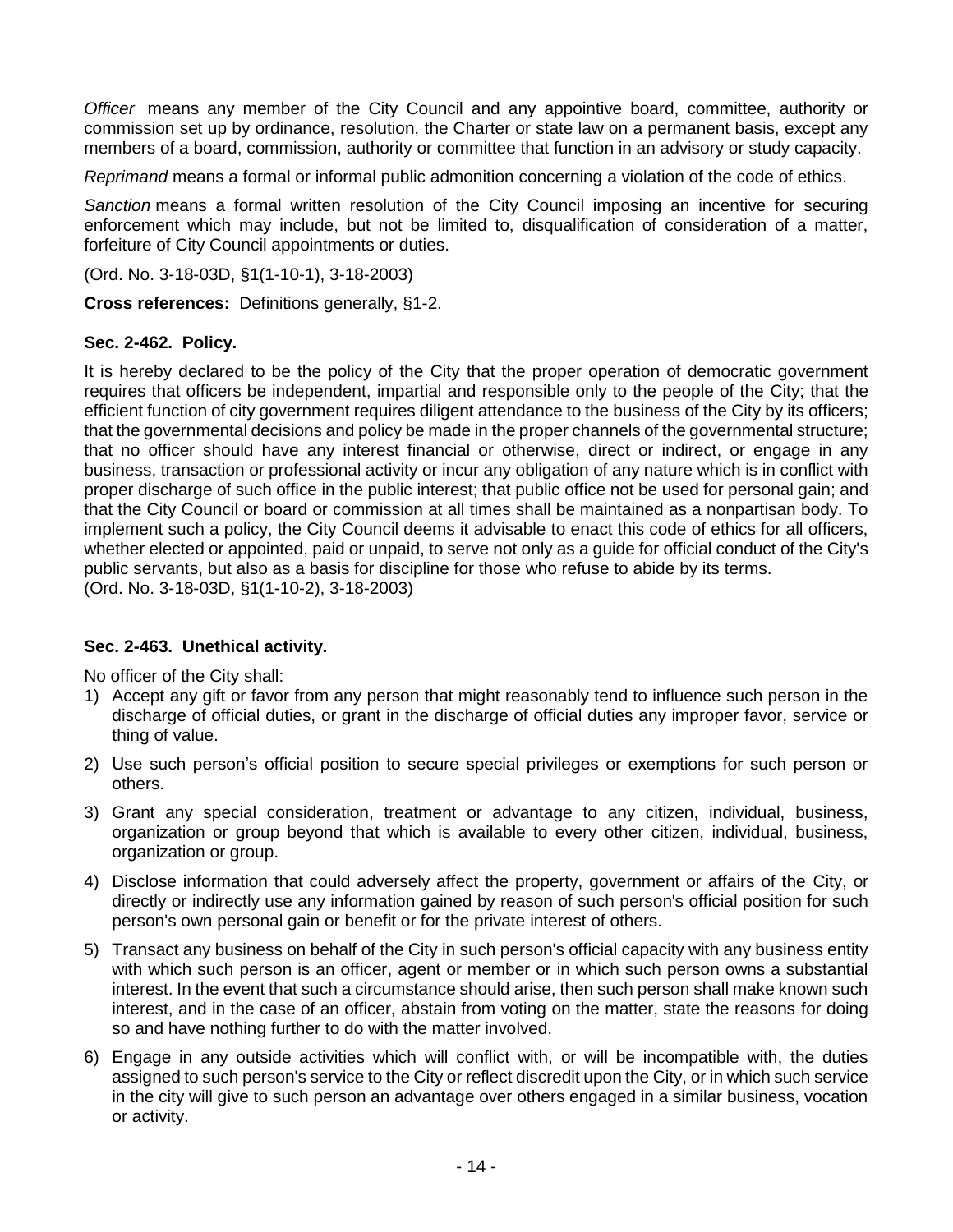- 7) Accept or engage in outside activities incompatible with the full and proper discharge of duties and responsibilities of such person with the City, or which might impair independent judgment in the performance by such person of public duty.
- 8) Receive any fee or compensation for services as an officer of the City from any source other than the City, except as may be otherwise provided by law. This shall not prohibit such person performing the same or other services for a private organization that such person performs for the City if there is no conflict with City duties and responsibilities of such person.
- 9) Represent while an officer, directly or indirectly, or appear in behalf of private interests of others before:
	- a) Any agency of the city or any board, commission, authority or committee, or represent any private interest of others in any action or proceeding involving the City, or participate on behalf of others in any litigation to which the City might be a part, or even accept any retainer or compensation that is contingent upon a specific action taken by the city or any of its agencies, except as may be authorized by law.
	- b) The board, commission, authority or committee of which such person is a member, or before the City Council or board which has appellate jurisdiction over the board, commission, authority or committee of which such person is a member with regard to matters that may be the subject of specific action by any such body.
- 10) Use the prestige of such person's position or office in behalf of any single political party in such a way that it gives the impression of being endorsed by the government of the City, but such person shall at all times maintain the nonpartisan policy of the City; provided, that all officials are encouraged to register, participate, and vote as they may choose in all elections.
- 11) Knowingly perform or refuse to perform any act in order to deliberately thwart the execution of the city ordinances, rules or regulations or the achievement of official City programs.
- 12) Use City supplies, equipment or facilities for any purpose other than the conduct of official City business unless these supplies, equipment or facilities are authorized through an appropriate contact or license or membership available to the general public or otherwise made available for public use.
- 13) Engage willfully and knowingly in any dishonest act or be convicted of any crime involving moral turpitude, in connection with their duties in office which is prejudicial to the government of the City or impairs the operation of the city. Nothing contained in this section shall be construed to mean that conviction of solely a class C misdemeanor shall be construed as grounds for unethical conduct.

(Ord. No. 3-18-03D, §1(1-10-3), 3-18-2003)

# **Sec. 2-464. Personal or private interest of officer.**

Any officer who has either a personal or private interest in any matter pending before such person's office shall disclose such interest to the other members thereof, and shall refrain from discussing the same publicly with any other member thereof and shall not vote thereon.

(Ord. No. 3-18-03D, §1(1-10-4), 3-18-2003)

# **Sec. 2-465. Attendance of all meetings.**

Attendance of all officers at meetings of their respective office shall be mandatory unless excused. In order for an absence to be considered excused, an officer shall be responsible for notifying the Mayor or Chairperson in the event of an absence prior to any meeting. If the officer notifies the Mayor, Mayor Pro Tem, Deputy Mayor Pro Tem or Chairperson in any other manner or after the absence, the validity of the excuse shall be decided by the membership of the City Council or board. A partial absence and a complete absence shall be considered the same. The officers may compel attendance of their members at all of their respective meetings.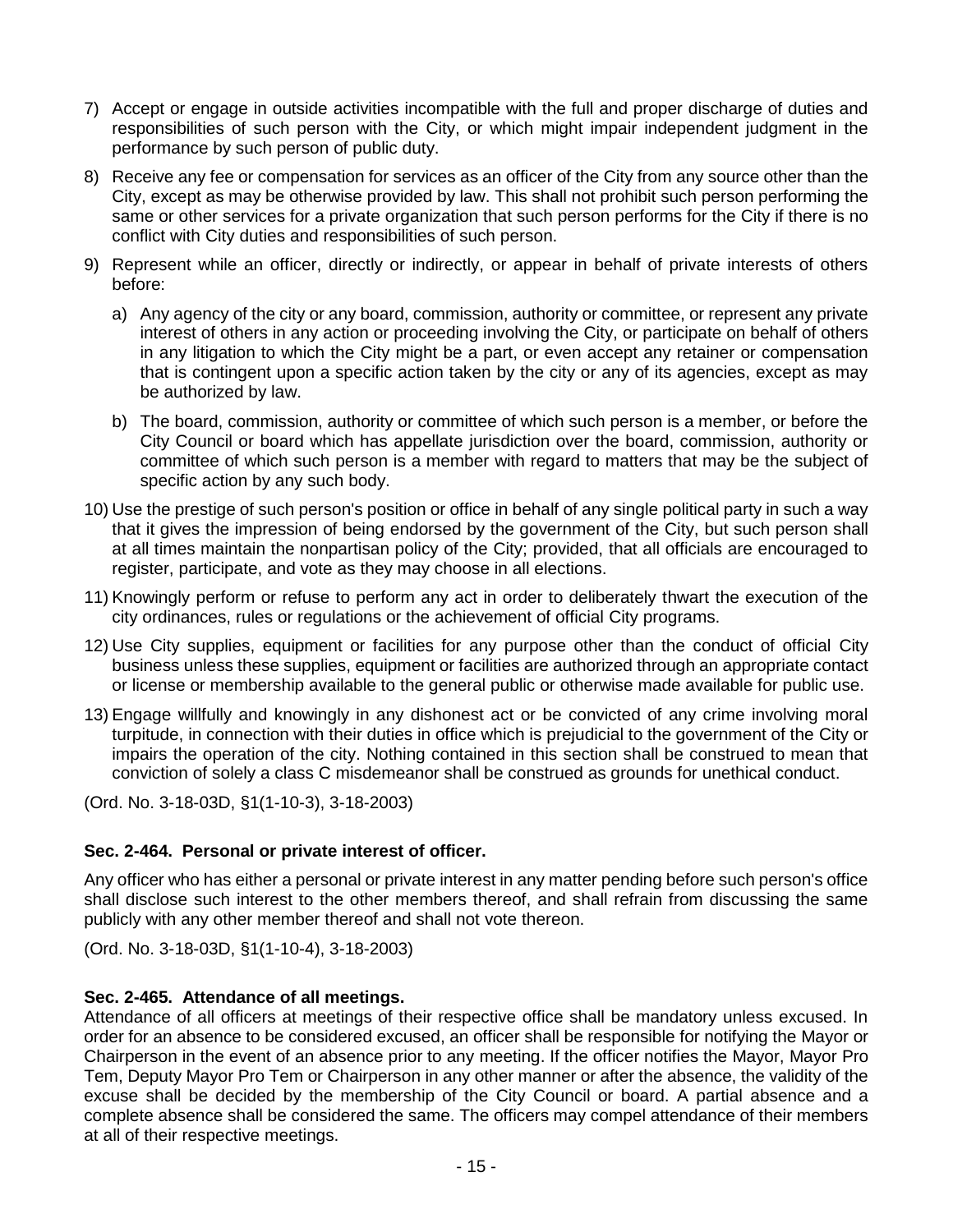(Ord. No. 3-18-03D, §1(1-10-5), 3-18-2003)

# **Sec. 2-466. Violation of code of ethics; appeal**.

The failure of any officer to comply with or the violation of one or more of the code of ethics set forth in this division, which apply to such person, shall constitute grounds for reprimand, censure, or subject the member to any sanctions or actions under the Home Rule Charter. In the case of a City Councilmember, the matter shall be decided by a majority of the remainder of the Councilmembers. In the case of members of boards, commissions, committees and authorities, the matters shall be referred by the Chairperson to the City Council. The decision of the City Council shall be final in the absence of bias, prejudice or fraud.

(Ord. No. 3-18-03D, §1(1-10-6), 3-18-2003)

# **Secs. 2-467--2-470. Reserved.**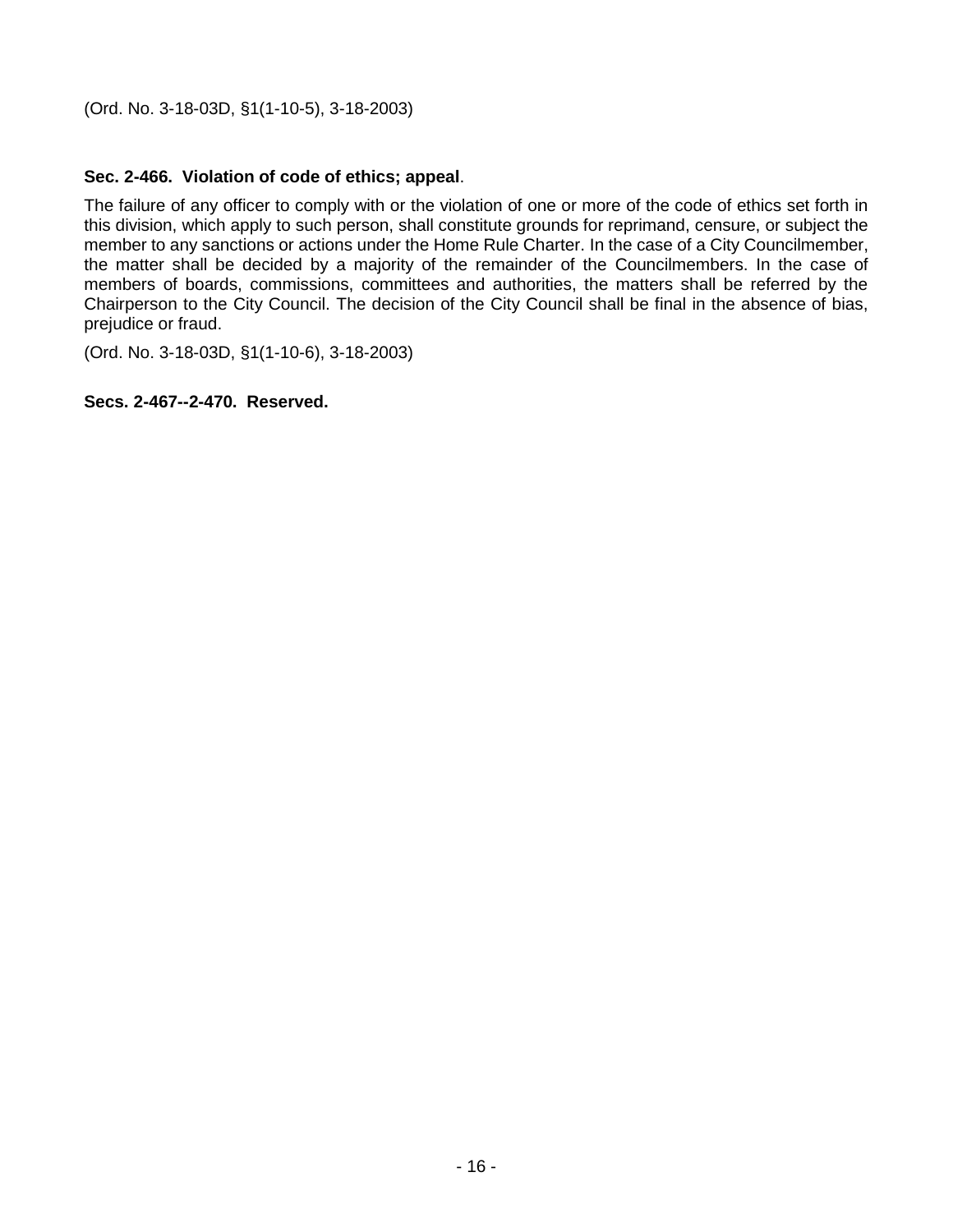# **City of Rowlett BOARDS AND COMMISSIONS APPLICATION**

(Please Print)

| Today's Date:                                                                                                |                         |  |                     |                                                                                              |  |                                      |  |
|--------------------------------------------------------------------------------------------------------------|-------------------------|--|---------------------|----------------------------------------------------------------------------------------------|--|--------------------------------------|--|
| <b>BOARDS AND COMMISSIONS</b>                                                                                |                         |  |                     |                                                                                              |  |                                      |  |
| Please choose from the following boards and commissions:                                                     |                         |  |                     |                                                                                              |  |                                      |  |
| •Animal Shelter Advisory Board                                                                               |                         |  |                     | .Arts and Humanities Commission                                                              |  |                                      |  |
| •Board of Adjustment                                                                                         |                         |  |                     |                                                                                              |  | *Economic Development Advisory Board |  |
| .Golf Advisory Board                                                                                         |                         |  |                     | •Library Advisory Board                                                                      |  |                                      |  |
| . Parks and Recreation Advisory Board<br>•Senior Advisory Board                                              |                         |  |                     | •Planning and Zoning Commission                                                              |  |                                      |  |
| •Traffic and Safety Advisory Commission                                                                      |                         |  |                     | •Tax-Increment Financing District Board                                                      |  |                                      |  |
| Board or Commission First Choice:                                                                            |                         |  |                     |                                                                                              |  | Board of Commission Second Choice:   |  |
|                                                                                                              |                         |  |                     | PERSONAL INFORMATION                                                                         |  |                                      |  |
| Last name:                                                                                                   |                         |  |                     | First Name:                                                                                  |  |                                      |  |
| Street address:                                                                                              |                         |  |                     | ZIP Code:                                                                                    |  | Email Address:                       |  |
| Home phone no.:                                                                                              |                         |  | Business phone no.: |                                                                                              |  | Cell phone no.:                      |  |
|                                                                                                              |                         |  |                     | <b>RESIDENCY INFORMATION</b>                                                                 |  |                                      |  |
| Length of Residency in Rowlett:                                                                              |                         |  |                     |                                                                                              |  |                                      |  |
| Are you a registered voter:                                                                                  | $\Box$ No<br>$\Box$ Yes |  |                     | Voter's Registration No.:                                                                    |  |                                      |  |
| All members of citizen boards and commissions must be<br>registered voters, residing in the City of Rowlett. |                         |  |                     | Birthday (mm/dd/yyyy):                                                                       |  |                                      |  |
|                                                                                                              |                         |  |                     | (Birthday information is needed only if you do not know your Voter's<br>Registration Number) |  |                                      |  |
|                                                                                                              |                         |  | <b>EMPLOYMENT</b>   |                                                                                              |  |                                      |  |
| Briefly describe your past two places of employment:                                                         |                         |  |                     |                                                                                              |  |                                      |  |
| Company name:                                                                                                |                         |  |                     | Job title:                                                                                   |  |                                      |  |
| Dates of employment:                                                                                         |                         |  |                     | Location of job:                                                                             |  |                                      |  |
| Typical duties:                                                                                              |                         |  |                     |                                                                                              |  |                                      |  |
|                                                                                                              |                         |  |                     |                                                                                              |  |                                      |  |
|                                                                                                              |                         |  |                     |                                                                                              |  |                                      |  |
|                                                                                                              |                         |  |                     |                                                                                              |  |                                      |  |
|                                                                                                              |                         |  |                     |                                                                                              |  |                                      |  |
|                                                                                                              |                         |  |                     |                                                                                              |  |                                      |  |
|                                                                                                              |                         |  |                     |                                                                                              |  |                                      |  |
|                                                                                                              |                         |  |                     |                                                                                              |  |                                      |  |
| Company name:                                                                                                |                         |  |                     | Job title:                                                                                   |  |                                      |  |
| Dates of employment:                                                                                         |                         |  |                     | Location of job:                                                                             |  |                                      |  |
| Typical duties:                                                                                              |                         |  |                     |                                                                                              |  |                                      |  |
|                                                                                                              |                         |  |                     |                                                                                              |  |                                      |  |
|                                                                                                              |                         |  |                     |                                                                                              |  |                                      |  |
|                                                                                                              |                         |  |                     |                                                                                              |  |                                      |  |
|                                                                                                              |                         |  |                     |                                                                                              |  |                                      |  |
|                                                                                                              |                         |  |                     |                                                                                              |  |                                      |  |
|                                                                                                              |                         |  |                     |                                                                                              |  |                                      |  |
|                                                                                                              |                         |  |                     |                                                                                              |  |                                      |  |
|                                                                                                              |                         |  |                     |                                                                                              |  |                                      |  |
|                                                                                                              |                         |  |                     |                                                                                              |  |                                      |  |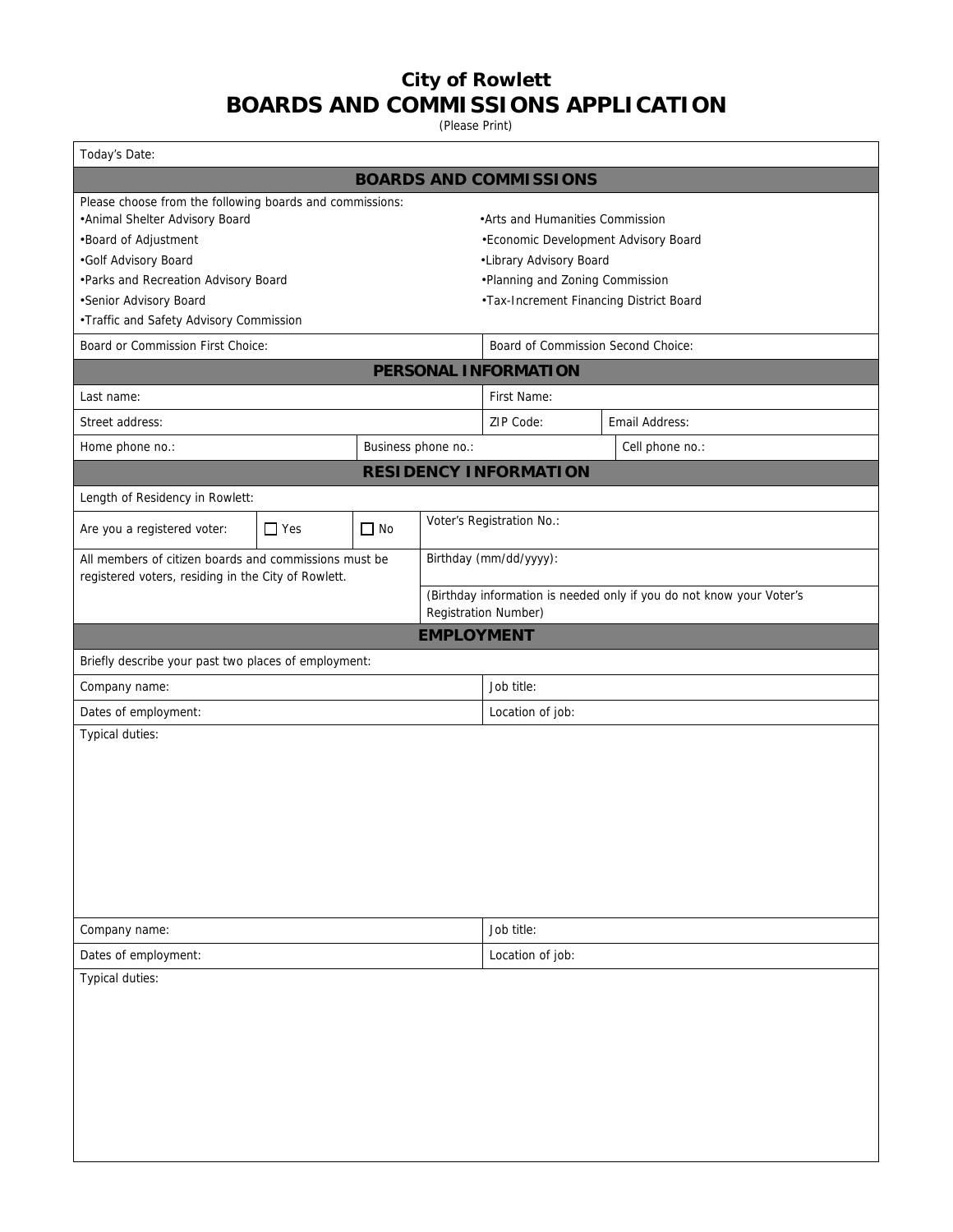#### **EDUCATION**

Please describe your educational background, including the highest level attained and all college degrees, technical training, certifications, etc. that are relevant:

#### **SKILLS AND QUALIFICATIONS**

List any specific skills, abilities, and qualifications that are relevant to the position(s) applied for:

#### **MEMBERSHIP INFORMATION**

| Are you currently serving on other Boards or Commission? | l Yes            | ' No      | If yes, which one: |
|----------------------------------------------------------|------------------|-----------|--------------------|
| Have you served on a Board or Commission before?         | <sup>1</sup> Yes | <b>No</b> | If yes, which one: |

#### **REASON FOR APPLYING**

Please describe your reason for applying on a citizen board or commission. Please include any particular goals you have for the board or commission, and any unique talents, experiences, or interests that would help make you an excellent member:

#### **REFERENCES**

Please provide names and phone numbers of three references, other than relatives.

1. 2.

3.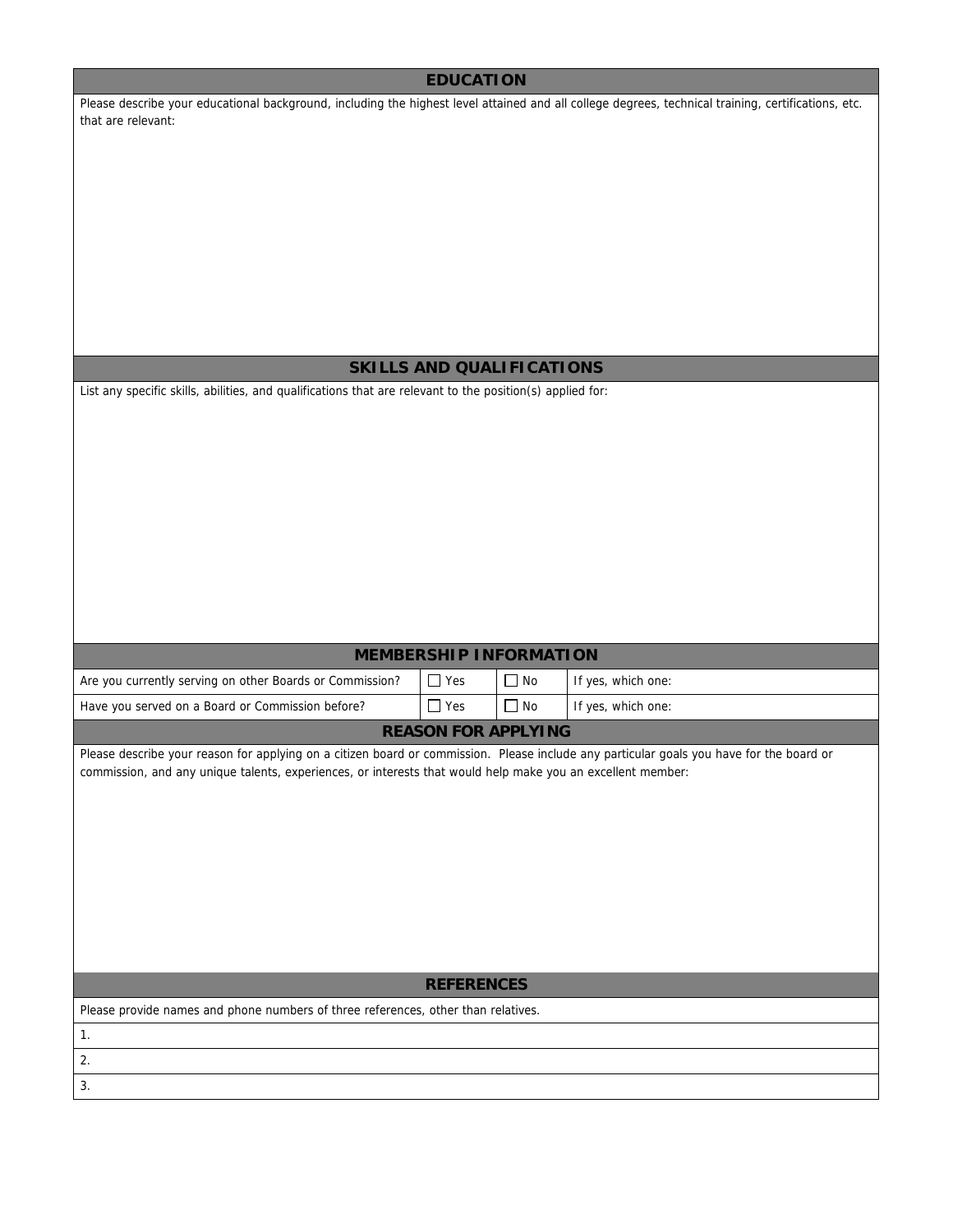# **City of Rowlett JUNIOR ALTERNATE MEMBER BOARDS AND COMMISSIONS APPLICATION**

(Please Print)

| Today's Date:                                                                                               |             |                 |             |                                                   |                                                                                                                                          |  |  |
|-------------------------------------------------------------------------------------------------------------|-------------|-----------------|-------------|---------------------------------------------------|------------------------------------------------------------------------------------------------------------------------------------------|--|--|
| <b>BOARDS AND COMMISSIONS</b>                                                                               |             |                 |             |                                                   |                                                                                                                                          |  |  |
| Please choose from the following boards and commissions:                                                    |             |                 |             |                                                   |                                                                                                                                          |  |  |
| •Animal Shelter Advisory Board                                                                              |             |                 |             | .Arts and Humanities Commission                   |                                                                                                                                          |  |  |
| •Golf Advisory Board<br>. Parks and Recreation Advisory Board                                               |             |                 |             | •Library Advisory Board<br>•Senior Advisory Board |                                                                                                                                          |  |  |
| •Traffic and Safety Advisory Commission                                                                     |             |                 |             |                                                   |                                                                                                                                          |  |  |
| Board or Commission First Choice:                                                                           |             |                 |             | Board of Commission Second Choice:                |                                                                                                                                          |  |  |
| PERSONAL INFORMATION                                                                                        |             |                 |             |                                                   |                                                                                                                                          |  |  |
| Last name:                                                                                                  |             |                 |             | First Name:                                       |                                                                                                                                          |  |  |
| Street address:                                                                                             |             |                 |             | ZIP Code:                                         | Email Address:                                                                                                                           |  |  |
| Home phone no.:                                                                                             |             | Cell phone no.: |             |                                                   | Emergency phone no.:                                                                                                                     |  |  |
| Length of Residency in Rowlett:                                                                             |             |                 |             | Emergency contact name and relationship to you:   |                                                                                                                                          |  |  |
|                                                                                                             |             |                 |             | <b>SCHOOL INFORMATION</b>                         |                                                                                                                                          |  |  |
| High School Grade Level:<br>$\Box$ 9th                                                                      | $\Box$ 10th | $\Box$ 11th     | $\Box$ 12th | Name of High School:                              |                                                                                                                                          |  |  |
| List all clubs and activities you are involved in:                                                          |             |                 |             |                                                   |                                                                                                                                          |  |  |
|                                                                                                             |             |                 |             |                                                   |                                                                                                                                          |  |  |
|                                                                                                             |             |                 |             |                                                   |                                                                                                                                          |  |  |
|                                                                                                             |             |                 |             |                                                   |                                                                                                                                          |  |  |
|                                                                                                             |             |                 |             |                                                   |                                                                                                                                          |  |  |
|                                                                                                             |             |                 |             |                                                   |                                                                                                                                          |  |  |
|                                                                                                             |             |                 |             |                                                   |                                                                                                                                          |  |  |
|                                                                                                             |             |                 |             |                                                   |                                                                                                                                          |  |  |
|                                                                                                             |             |                 |             |                                                   |                                                                                                                                          |  |  |
|                                                                                                             |             |                 |             |                                                   |                                                                                                                                          |  |  |
|                                                                                                             |             |                 |             |                                                   |                                                                                                                                          |  |  |
|                                                                                                             |             |                 |             |                                                   |                                                                                                                                          |  |  |
|                                                                                                             |             |                 |             | <b>REASON FOR APPLYING</b>                        |                                                                                                                                          |  |  |
|                                                                                                             |             |                 |             |                                                   | Please describe your reason for applying on a citizen board or commission. Please include any particular goals you have for the board or |  |  |
| commission, and any unique talents, experiences, or interests that would help make you an excellent member: |             |                 |             |                                                   |                                                                                                                                          |  |  |
|                                                                                                             |             |                 |             |                                                   |                                                                                                                                          |  |  |
|                                                                                                             |             |                 |             |                                                   |                                                                                                                                          |  |  |
|                                                                                                             |             |                 |             |                                                   |                                                                                                                                          |  |  |
|                                                                                                             |             |                 |             |                                                   |                                                                                                                                          |  |  |
|                                                                                                             |             |                 |             |                                                   |                                                                                                                                          |  |  |
|                                                                                                             |             |                 |             |                                                   |                                                                                                                                          |  |  |
|                                                                                                             |             |                 |             |                                                   |                                                                                                                                          |  |  |
|                                                                                                             |             |                 |             |                                                   |                                                                                                                                          |  |  |
|                                                                                                             |             |                 |             |                                                   |                                                                                                                                          |  |  |
|                                                                                                             |             |                 |             |                                                   |                                                                                                                                          |  |  |
|                                                                                                             |             |                 |             |                                                   |                                                                                                                                          |  |  |
|                                                                                                             |             |                 |             |                                                   |                                                                                                                                          |  |  |
|                                                                                                             |             |                 |             |                                                   |                                                                                                                                          |  |  |